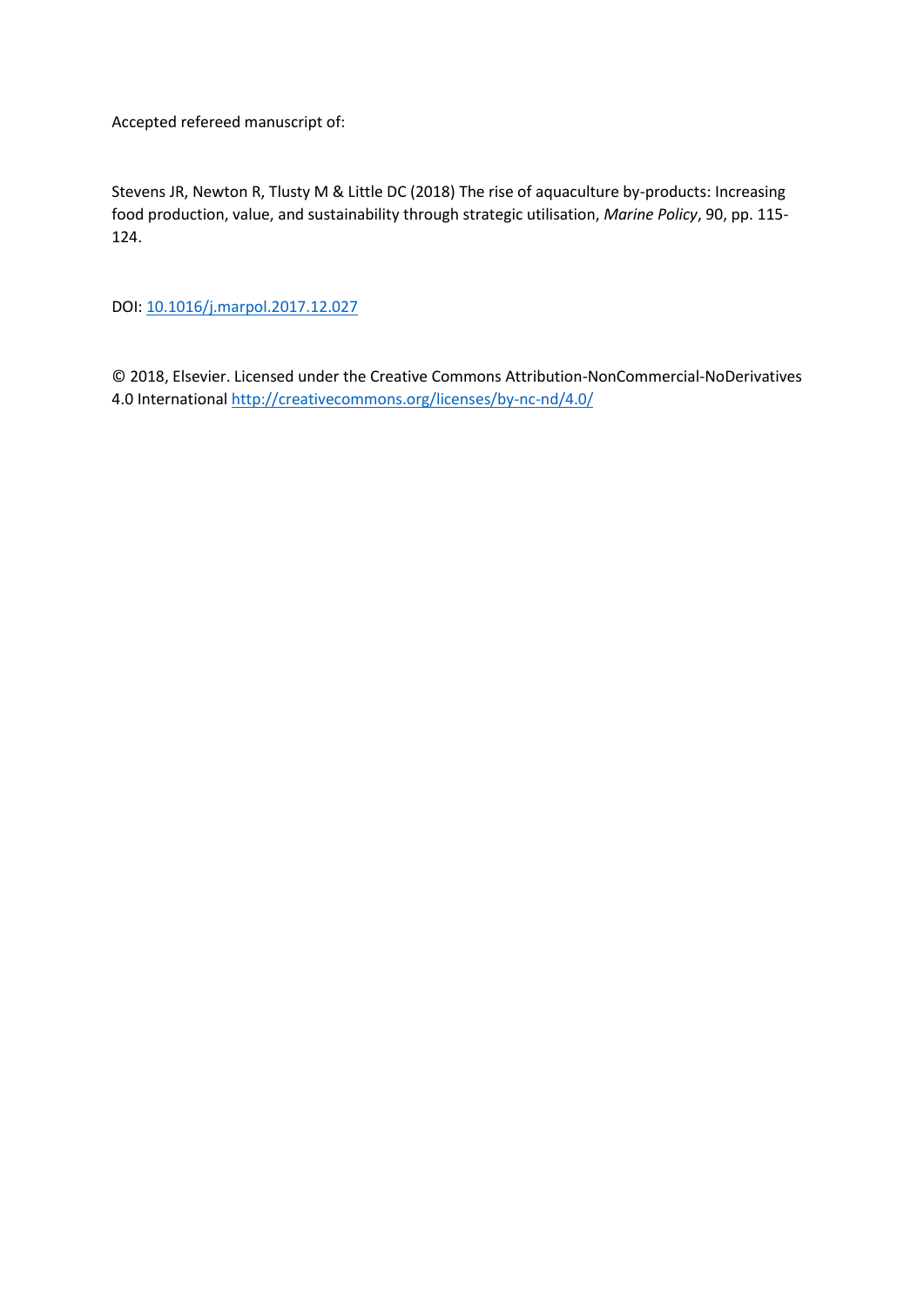# The rise of aquaculture by-products: Increasing food production, value, and sustainability through strategic utilisation

Julien R. Stevens<sup>a,b,\*</sup>, Richard W. Newton<sup>a</sup>, Michael Tlusty<sup>c,d</sup>, David C. Little<sup>a</sup>

a Institute of Aquaculture, University of Stirling, Stirling FK9 4LA, Scotland, UK b Kampachi Farms, Research & Development, PO Box 4239, Kailua-Kona, HI 96745, USA c School for the Environment, University of Massachusetts at Boston, Boston, MA 02125, USA d Anderson Cabot Center for Ocean Life, New England Aquarium, Boston, MA 02110 USA

\*Corresponding author at: Institute of Aquaculture, University of Stirling, Stirling FK9 4LA, Scotland, UK. E-mail address: julienrstevens@gmail.com (J.R. Stevens).

\_\_\_\_\_\_\_\_\_\_\_\_\_\_\_\_\_\_\_\_\_\_\_\_\_\_\_\_\_\_\_\_\_\_\_\_\_\_\_\_\_\_\_\_\_\_\_\_\_\_\_\_\_\_\_\_\_\_\_\_\_\_\_\_\_\_\_\_\_

# **Abstract**

Since 2000, the use of wild fish inputs in the production of farm raised fish outputs, also known as the Fish In:Fish Out (FI:FO) ratio, has been a primary concern of the sustainability dialogue surrounding aquaculture production. Far less attention has been placed on the sustainability of downstream processing, including how byproducts are managed. This paper contributes new information on the current utilisation of aquaculture byproducts in a case study on the Scottish Atlantic salmon industry. The findings show that there is considerable potential to increase the sustainability of the industry through maximising human edible yield by strategically managing by-products. Supporting the movement towards the full utilisation of by-products, this paper goes a step further by emphasising the need to maximise their use in human consumption and select animal feeds, highlighting the economic, food security, and environmental benefits of doing so. Through exploratory scenarios based on the case study, the paper identifies that Scotland could increase food production from fish farming by over 60%, increase byproduct revenue by 803%, and increase the industry bottom-line by over 5%, all without having to put any new cages in the water, or use any more marine resources. As the aquaculture industry moves into a new era of production and processing, where a diverse range of products can be produced from a single species, sustainability will be sought throughout the value chain. It is hoped that the ideas raised within this paper will encourage further discussion and collaboration on this topic going forward.

**Keywords**: Aquaculture; By-products; Marine resources; Fish In: Fish Out ratio; Scottish Atlantic Salmon; Food production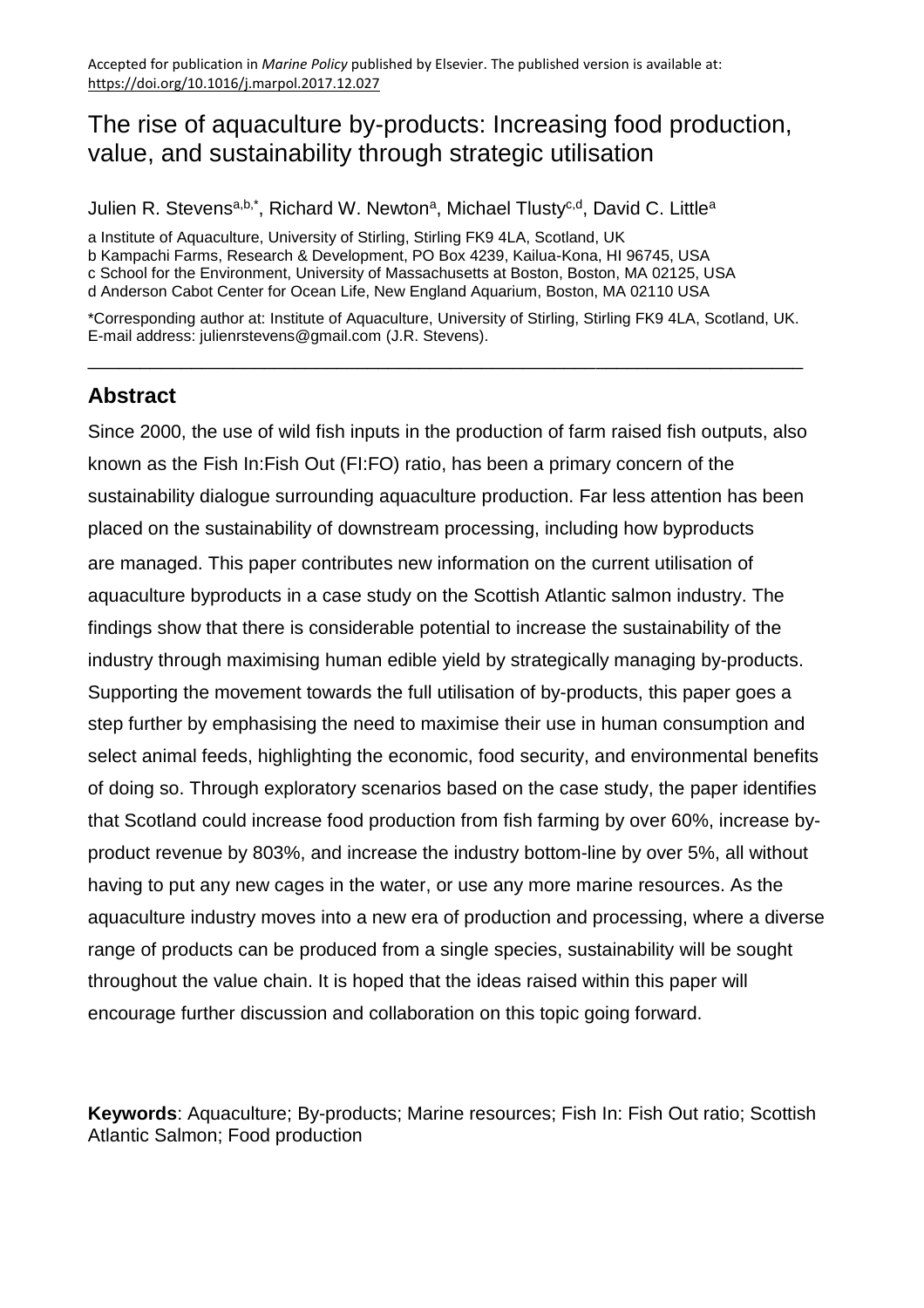# **1. Introduction**

With an estimated one-third of all food produced for human consumption being lost or wasted (Gustavsson *et al.* 2011), calls to limit waste and recover edible food are growing. The United Nations (UN) Sustainable Development Goals (SDGs) call for a reduction in food loss during production, and throughout the supply chain, through to consumption (UNDP 2017). The US Environmental Protection Agency's *Food Recovery Hierarchy* (Fig. 1*)* prioritises more sustainable food management practices through preventing and diverting wasted food grade products (US EPA 2017). Similarly, Article 4 of the revised EU Waste Framework Directive (2008) outlines a 'waste hierarchy' highlighting the financial and environmental benefits of reducing, reusing and recycling materials versus sending them to landfill (UK DEFRA 2014).



Fig 1. Food recovery hierarchy (US EPA 2017).

Aquaculture is a necessary industry to ensure future global access to seafood. There is increasing realisation that the success of aquaculture production goes hand in hand with adopting more sustainable practices. Sustainability, as used in this paper, refers to a process-driven journey of continual improvements that seeks to create more resource efficient products that maintain functional ecosystems (Tlusty & Thorsen 2017). Efforts are being made to increase the efficiency of aquaculture as a food production system by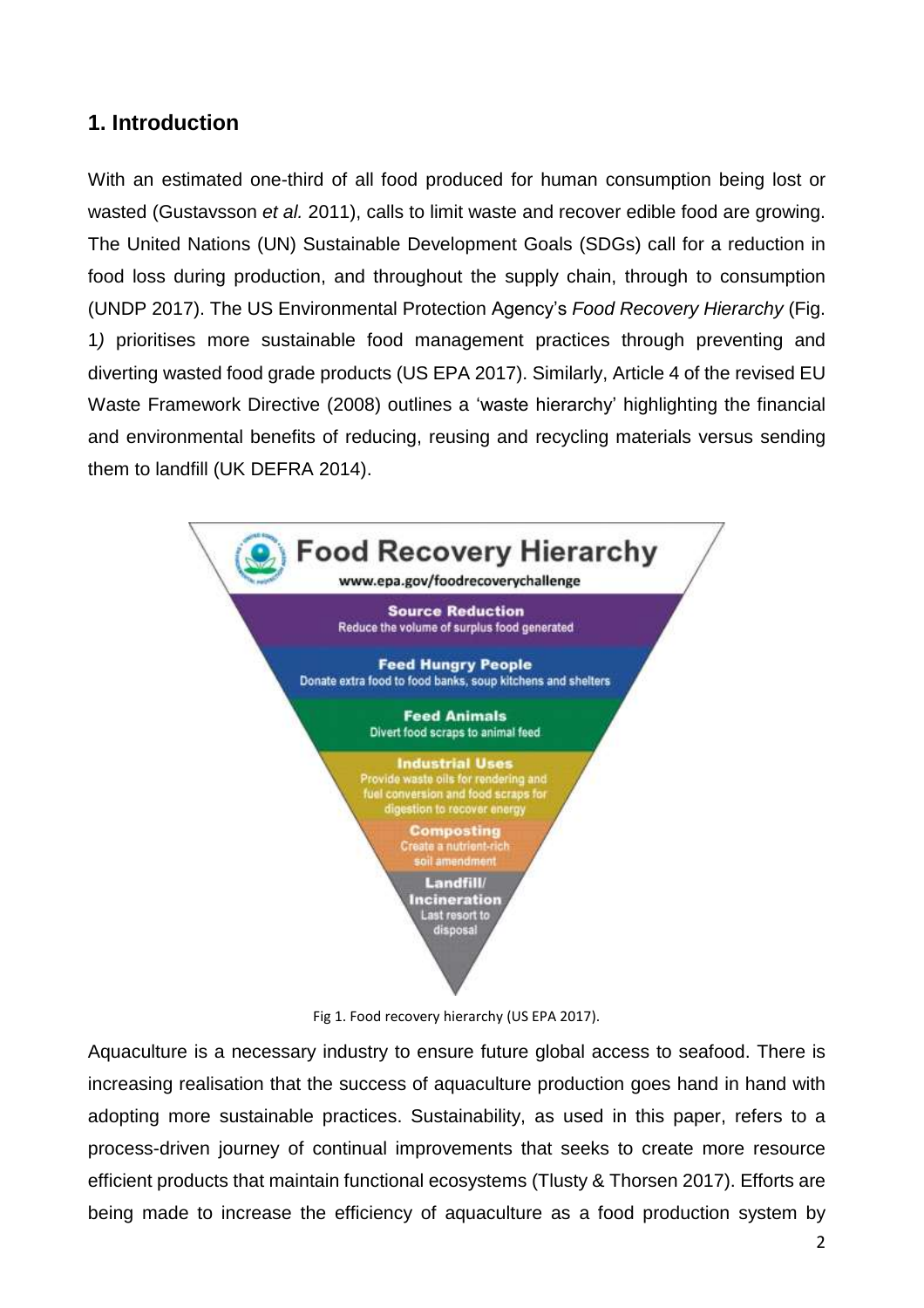maximising the edible yield of products through genetic improvement, and better processing technology (Campos-Montes 2017, Vandeputte 2017, Tsai *et al*. 2015, Ytrestøyl *et al*. 2015, Mathiassen 2011, Rutten *et al*. 2005). However, there is a limit to these improvements, and in both seafood production and processing, use of aquaculture by-products is now increasingly considered to be important for improving economic and environmental efficiency, as well as food security (Ytrestøyl *et al*. 2015, Newton *et al.* 2014, FAO 2014, Ramírez 2007). Furthermore, in aquaculture, as in other food production sectors, slim processing margins mean that innovation in the utilisation of by-products becomes a key factor for remaining competitive and maintaining long-term profitability.

For this paper, by-products will be defined as all the raw material, edible or inedible, left over following the preparation of the main product (Gildberg 2002). For finfish, byproducts typically include trimmings, skins, heads, frames (bones with attached flesh), viscera (guts) and blood (Fig. 2).



Fig 2. Atlantic Salmon By-product Fractions as a Percentage of the Total Wet Weight. Compiled from FAO (2014), Rustad (2007), Liaset et al. (2003), Sandnes et al. (2003).

While human consumption options for some by-product types, such as viscera, bones and blood remain limited, there are many avenues for value addition. Indeed, far from being 'waste', marine by-products have been found to contain valuable minerals, vitamins, protein and lipid fractions (Table 1), which can be applied in a range of products and markets (FAO 2014, Ramírez 2013, Archer 2005, Rustad 2003).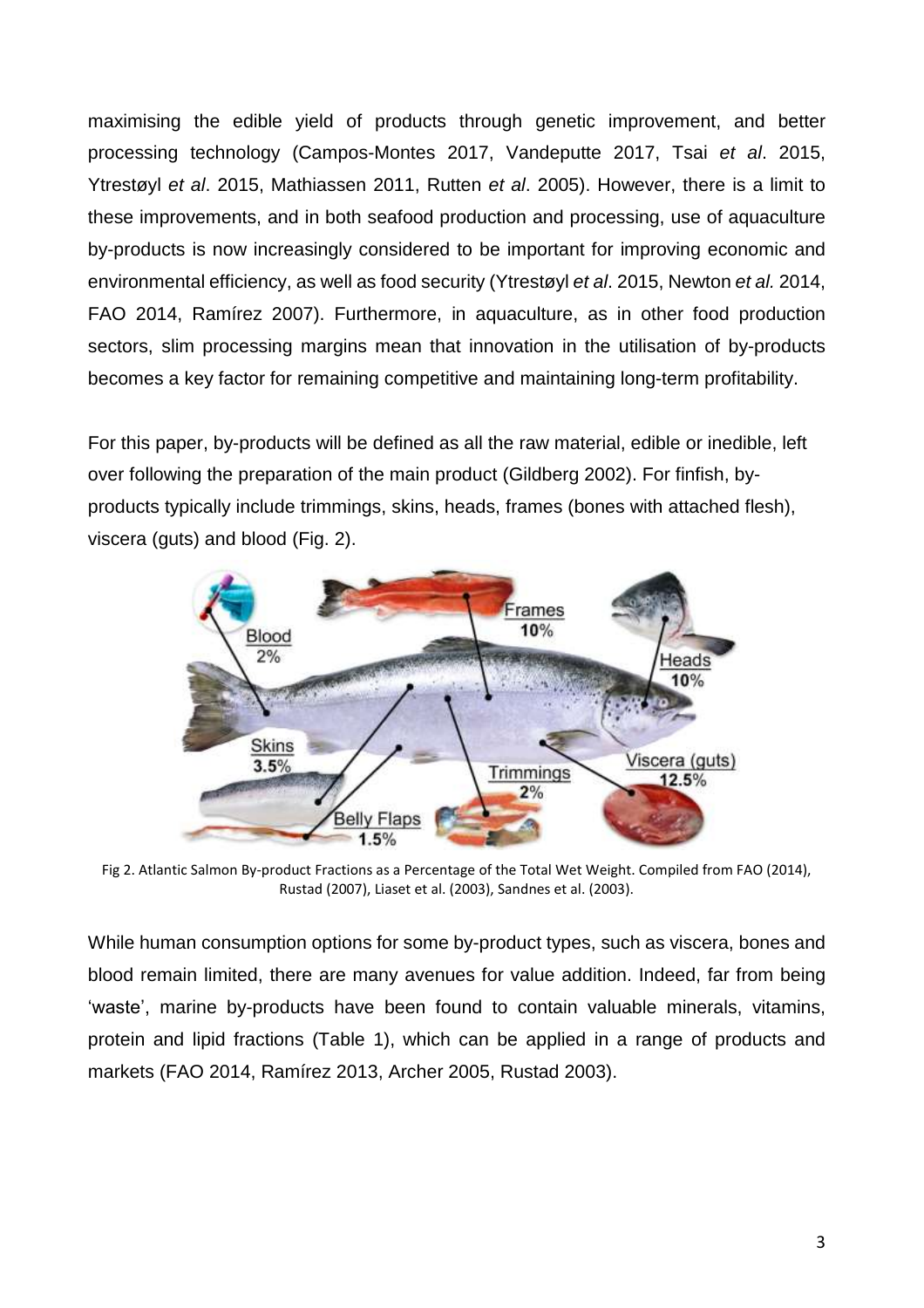Table 1. By-Product Uses.

| By-Product                        | Valuable Components                                                                       | <b>Current Uses</b>                                                                                                      |
|-----------------------------------|-------------------------------------------------------------------------------------------|--------------------------------------------------------------------------------------------------------------------------|
| Heads                             | proteins, peptides, lipids, collagen,<br>gelatine, minerals including<br>calcium, flavour | food, fish meal, fish oil, food grade<br>hydrolysates, animal grade hydrolysates, pet<br>food, nutraceuticals, cosmetics |
| Frames<br>(bones, flesh,<br>fins) | proteins, peptides, lipids, collagen,<br>gelatine, minerals including<br>calcium, flavour | food, fish meal, fish oil, food grade<br>hydrolysates, animal grade hydrolysates, pet<br>food, nutraceuticals, cosmetics |
| <b>Trimmings</b>                  | proteins, peptides, lipids                                                                | food, fish meal, fish oil, food grade<br>hydrolysates, animal grade hydrolysates, pet<br>food                            |
| Viscera                           | proteins, peptides, lipids, enzymes<br>such as lipases                                    | food grade hydrolysates, animal grade<br>hydrolysates, fish meal, fish oil, fuel,<br>fertilisers                         |
| Skin (with<br>belly flap)         | collagen, gelatine, lipids, proteins,<br>peptides, minerals, flavour                      | fish meal, fish oil, cosmetics, food, fish meal,<br>nutraceuticals, cosmetics, leather, fuel,<br>fertilisers             |
| <b>Blood</b>                      | proteins, peptides, lipids, thrombin<br>& fibrin                                          | fuel, fertiliser, therapeutants                                                                                          |
| <b>Mortalities</b>                | proteins, peptides, lipids, collagen,<br>gelatine, calcium and other<br>minerals, flavour | animal feed (fur animals), zoo animal feed,<br>fuel, fertilisers                                                         |

Ramírez (2013), Rustad (2003), Suresh and Prabhu (2012), Kurtovic and Marshall (2013), Rothwell *et al*. (2005), Sharp *et al.* (2012).

Within terrestrial livestock industries the value-addition of the 'fifth quarter' (processing byproducts) has been integral to both traditional artisanal and industrial practice, with both financial and environmental benefits (Irshad & Sharma 2015, Walsh 2014, Mirabella *et al.* 2014). The processing expertise, technology and infrastructure developed by the poultry industry, provides useful insights for the aquaculture industry as it continues to refine its resource use throughout the supply chain (Asche *et al.* 2016).

Compared with its terrestrial counterparts, the seafood sector has been slow to reduce its discards. To facilitate improvement, there is a need for further infrastructure investment and policy support to incentivise resource efficiency, along with greater transparency on the current uses of by-products within the sector (FAO 2016). Nonetheless, there has been some promising movement toward a value-added approach with certain species and regions. In Iceland, Iceland Ocean Cluster has worked to create new products from fish processing waste, resulting in twice the value for 40% of the catch (Sigfusson 2014). Norway was one of the earliest countries to recognise seafood by-products as a resource,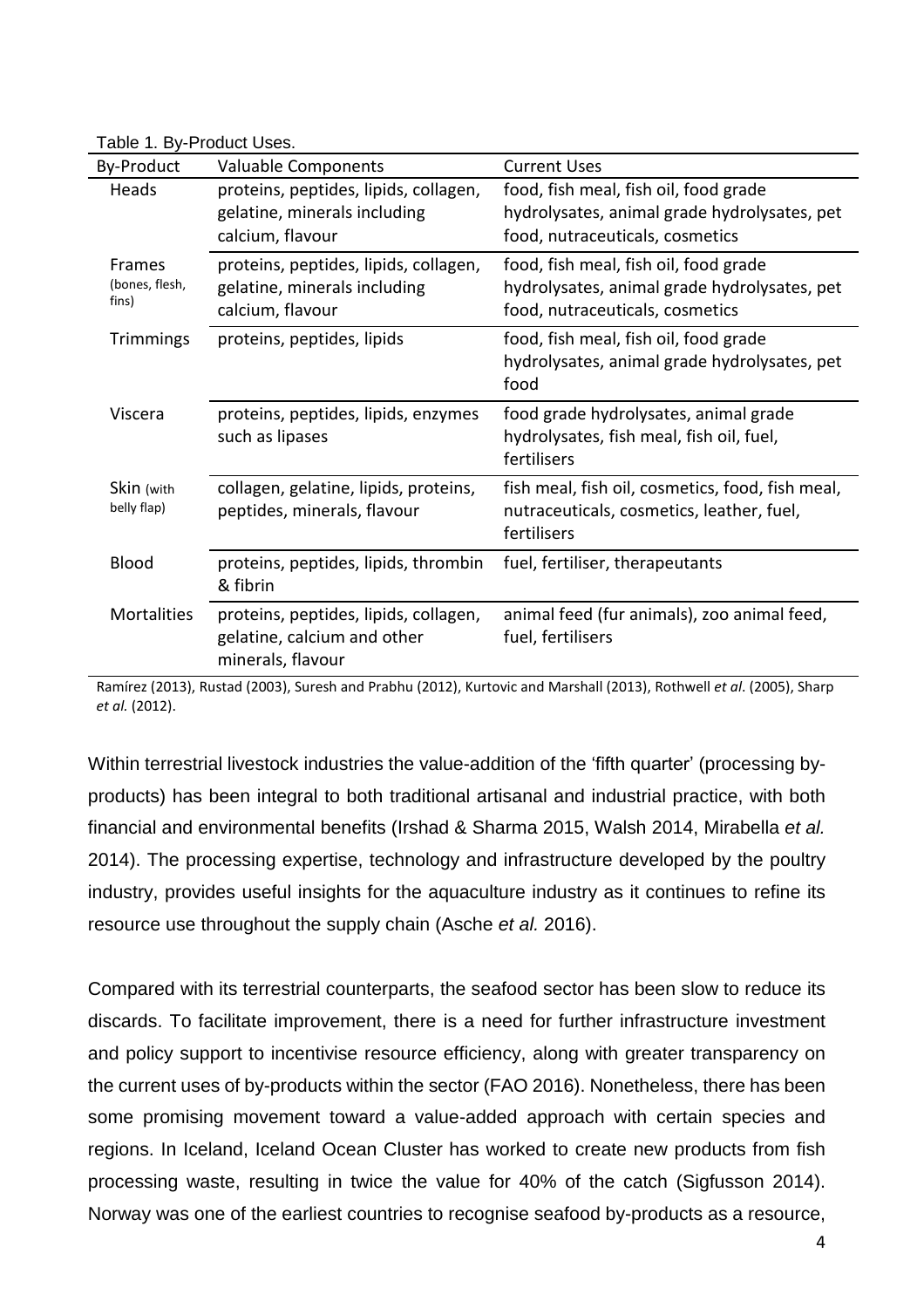with laws encouraging their use as early as 1639, resulting in products such as fertilisers, animal feeds, and fish oil (Bekkevold and Olafsen 2007). Today, Norway has developed streamlined modern processing facilities to manage over 650,000 tonnes of seafood byproducts each year (Olafsen *et al.* 2014), and the Norwegian Atlantic salmon industry utilises around 90% of its by-products (Ytrestøyl *et al*. 2015, Olafsen *et al.* 2014). In Vietnam, Pangasius by-products are well separated and directed to specific industries for value addition, and globally, growing interest is being placed on adopting strategies for other finfish and shellfish species (Newton *et al.* 2014).

Here, the strategic utilisation of aquaculture by-products is explored further, based on current practice in the Scottish salmon industry (SSI), assessing how it can achieve greater sustainability. The paper begins with a brief exploration of the history and development of the Fish In: Fish Out (FI:FO) concept, a common focal point in the dialogue on sustainable seafood and marine resource use. The paper reflects on the FI:FO concepts effectiveness as a driver in the current context, and proposes that the strategic management of aquaculture by-products should be an integral part of the sustainability dialogue going forward. The paper then develops a model of current and potential uses of processing byproducts, based on case study data from the SSI, in which scenarios for additional economic value and food production can be achieved through strategic by-product management. Through the findings and recommendations presented, this paper aims to provide insights relevant to policy makers and industry stakeholders, and to encourage continuous improvement towards more responsible and sustainable practice.

#### **2. Background and context**

In recent years, aquaculture has been presented as both a solution to (Tidwell & Allan 2001), and a causative factor of (Naylor *et al.* 2000), the world's dwindling marine resources. While aquaculture can relieve pressure on wild fisheries through producing alternative fish for human consumption, the production of those fish often requires inputs from wild fish stocks in the form of feed ingredients. The paradox stems from the diversity of farmed species and husbandry systems. Species such as algae, shellfish, and herbivorous fish, typically require few inputs (Waite *et al.* 2014), whereas intensively raised higher trophic species, such as salmon, require complete feeds that have conventionally contained a high proportion of marine ingredients (Tacon 1997).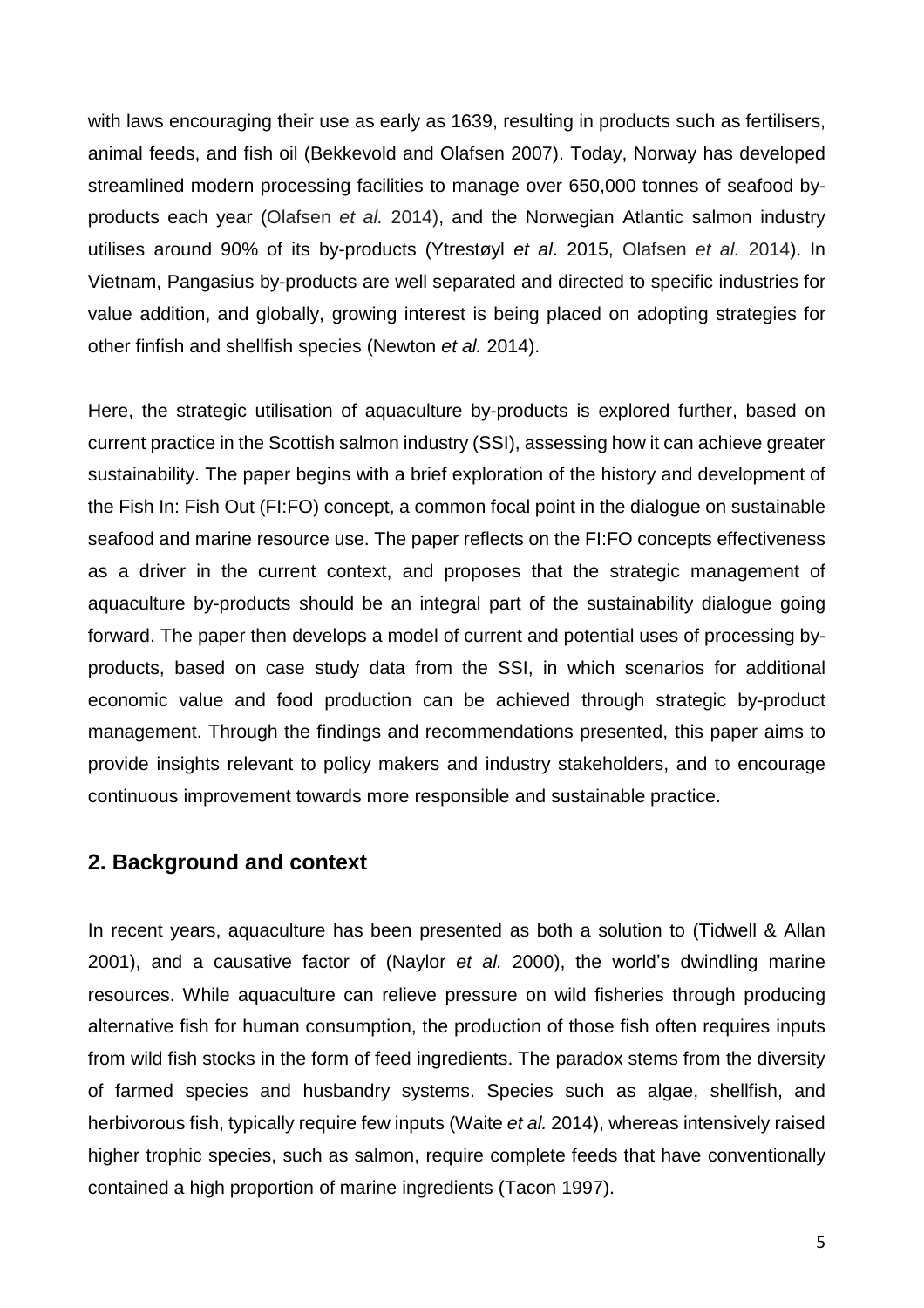The Fish In: Fish Out (FI:FO) concept began as a way of highlighting the use of marine ingredients in aquaculture feeds (aquafeeds), aiming to increase awareness of their use through a simple metric and identify species and systems where their use was inefficient (Naylor *et al.* 2000). In 2000, findings showed that more than 3 times as much fish biomass was used in feed than was produced as salmon (Naylor *et al.* 2000), leading to calls for a reduction of wild fish inputs in aquafeeds, and for the aquaculture industry to implement more 'ecologically sound management practices'.

Different versions of the FI:FO concept have since emerged as a key metric for standards and assessment schemes aiming to stimulate better management and address environmental concerns and reassure consumers. The 'Jackson (2009) method' for calculating a FI:FO ratio, most closely resembles the requirements used by Global Aquaculture Alliance's Best Aquaculture Practices (BAP). Whereas the calculation used by Seafood Watch, known as the Feed Fish Efficiency Ratio (FFER), and the calculation used by Aquaculture Stewardship Council, known as Forage Fish Dependency Ratio (FFDR), are most aligned with that proposed by Tacon and Metian (2008). Based on Jackson (2009) and data from Shepherd *et al.* (2017), the current mean FI:FO ratio for salmon is approximately 1.31.

All versions of the FI:FO ratio calculations currently used by certifiers end at the farm 'gate' or production stage, and are unable to consider how fish are processed and subsequent by-products are utilised past this point (Ytrestøyl *et al*. 2015). As Figure 3 illustrates, the FI:FO concept leaves much of the value chain unconsidered.



Fig 3. Thinking 'Outside the Box.'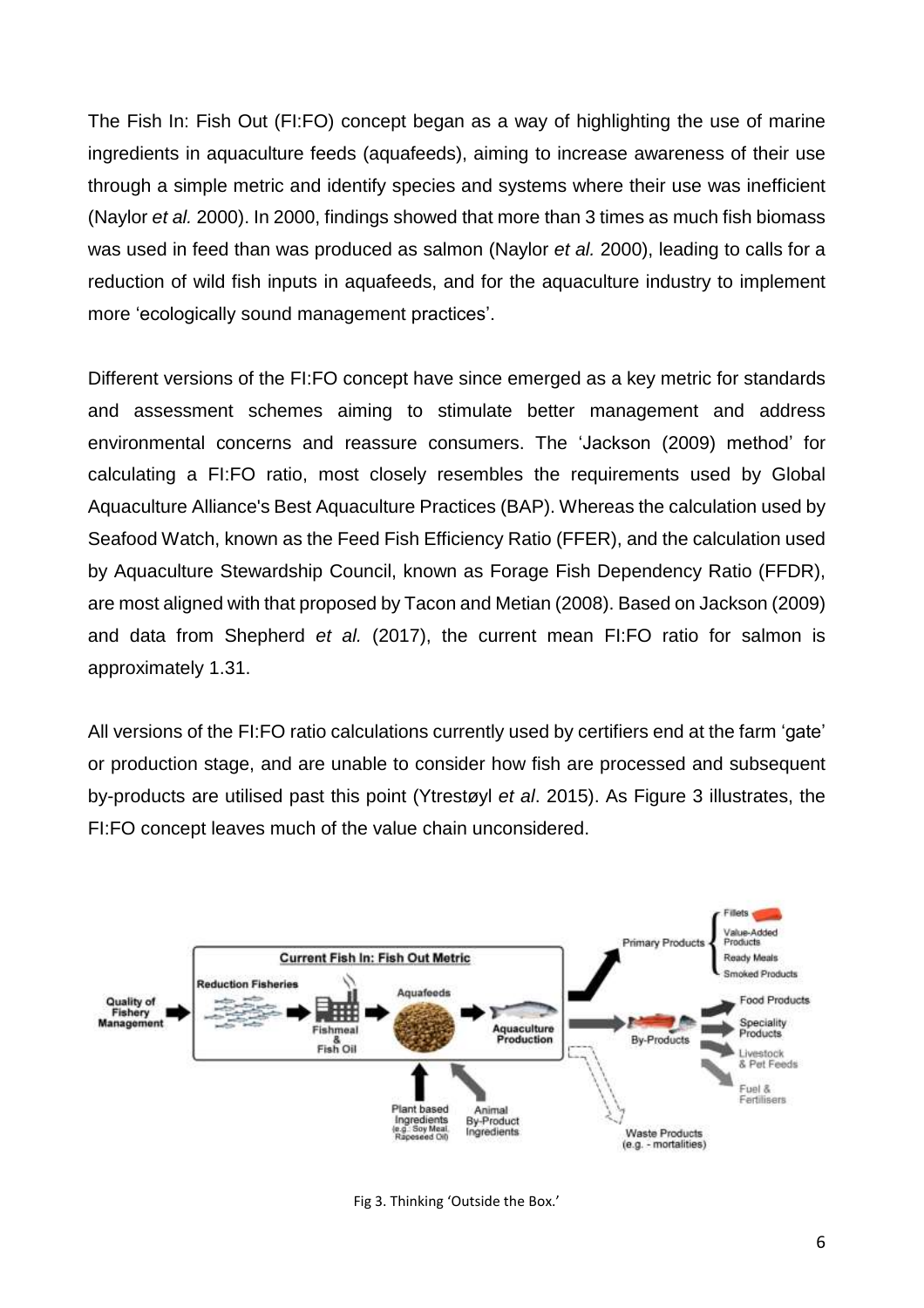Furthermore, while the FI:FO ratio provides a tool to predict trends and highlight areas for improvement within the industry, it has not demonstrated that increasing demand for aquafeeds has placed added pressure on wild fish stocks at any aggregate level. The growth in aquaculture production has had little correlation to fishmeal and fish oil production (Asche & Bjørndal 2011); although aquaculture output has doubled since 2000, the global production of fishmeal has fluctuated between 5 and 7 million tonnes per year over the same period (FAO 2014). Tacon and Metian (2008) found that FI:FO ratios progressively declined over the period 1995-2006 for the major species globally, with decreases being most dramatic for carnivorous fish species such as salmon. Data from Norway (Fig. 4) indicates there has been a decreasing trend in the inclusion of fishmeal and fish oil in the diets of farm raised Atlantic salmon, while the commodity price has been steadily increasing (Fig. 4). These trends reflect a lower inclusion of fishmeal and fish oil in aquafeeds and an improved feed conversion ratio (a critical factor determining FI:FO) as salmon has become commoditised (Tlusty 2012). As aquaculture grows, fishmeal and fish oil will likely become specialty ingredients, used selectively in key stages of production (FAO 2016).



Fig 4. Composition of Norwegian Salmon Feed and Fishmeal Price over Time. Compiled from Ytrestøyl et al. (2015), and IndexMundi (2017).

In addition, a growing quantity of fishmeal and fish oil are now being derived from byproducts sourced from both wild caught and farm raised fish (FAO 2016, Shepherd & Bachis 2014). Ytrestøyl *et al.* (2015) identify that 25% of fishmeal worldwide originates from fish by-products, with an even greater opportunity to gather raw materials for fishmeal and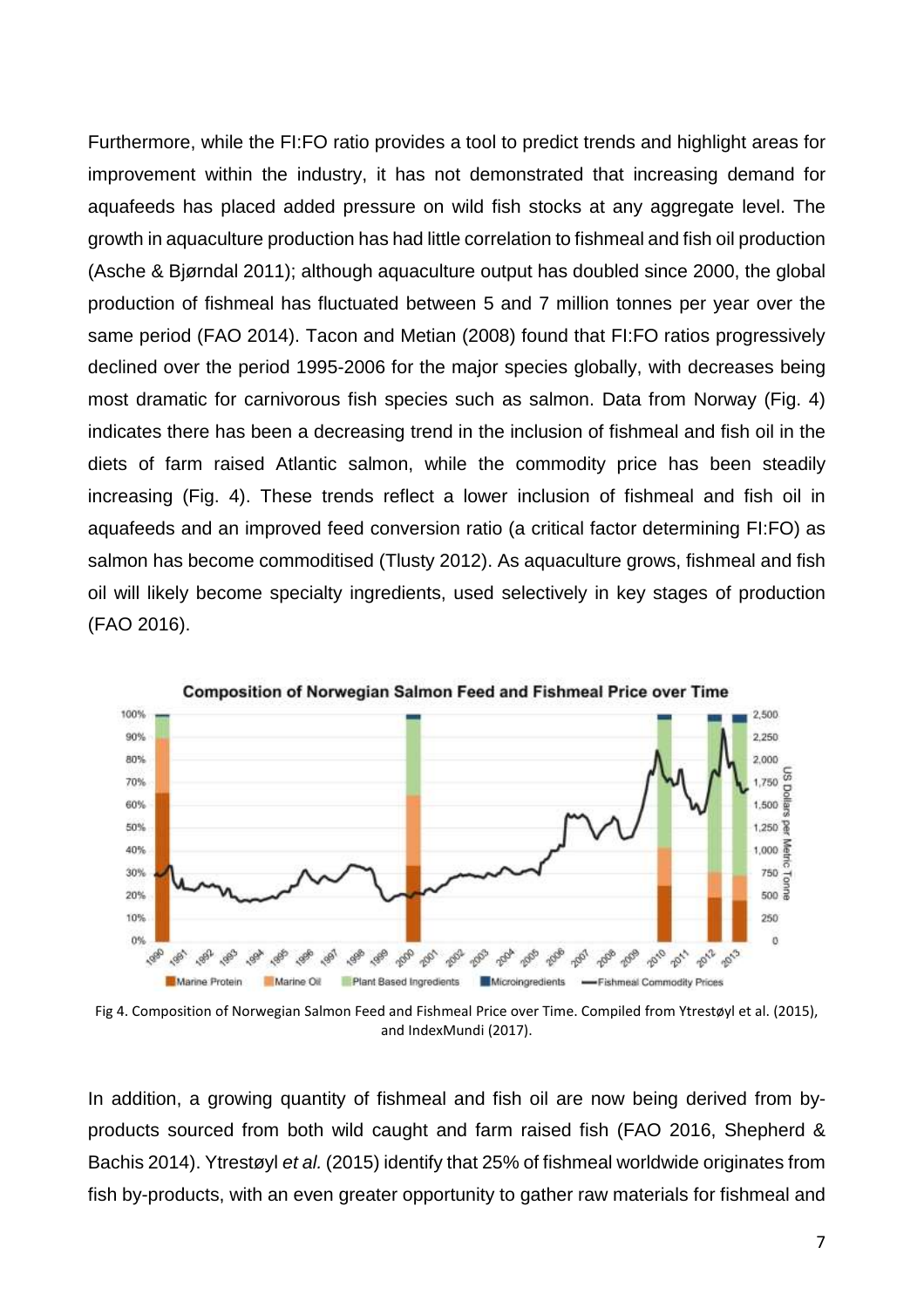fish oil from the estimated 60 million tonnes of by-products produced around the globe from fisheries and aquaculture.

Increasingly, the focus among certifiers has moved towards scrutiny of the fisheries from which marine ingredients are sourced and on promoting improved fisheries management programs (Ytrestøyl *et al.* 2015, Merino *et al.* 2012, Asche & Bjørndal 2011), along with overall management of fed aquaculture operations (Merino *et al.* 2012, Tacon & Metian 2008). In a report for the United Nations Food and Agriculture Organisation (FAO), entitled *Salmon by-product proteins*, author Ramírez (2007, iii) states that:

*"A responsible and sustainable use of fish resources, whether from capture fisheries or from aquaculture, foresees an efficient utilization of the whole fish including the use of the various by-products generated throughout the processing stage".*

This paper proposes that following the value chain to the processor, a step further than the current FI:FO concept allows (Fig. 3), and considering how the primary products and byproducts are being utilised is critical to a more robust evaluation of resource use. Far from minimising the importance of aquafeed inputs, which remain a key factor in the sustainability of production, an examination of the other end of the value chain following the 'Fish Out' stage, sheds light on the sustainability of the industry as a whole. The case study presented in the following section examines aquaculture by-products from Scottish salmon production in 2015, providing new data on an often-overlooked aspect of the industry. Such insights will inform stakeholders and policy makers how aquaculture itself can better contribute to responsible marine resource use.

### **3. Case study: Scottish salmon aquaculture by-products**

Production of farmed Atlantic salmon (*Salmo salar*, Linnaeus, 1758) in Scotland has attained important status, being the UKs largest food export (SSPO 2015). It 'holds a distinctive position in world markets' (Shepherd *et al.* 2017), despite its considerably smaller scale than global leaders, Norway and Chile. High animal welfare standards (RSPCA 2015) along with comparably higher levels of Omega-3 fatty acids in the marketed fish are points of differentiation (Shepherd *et al.* 2017). The main salmon products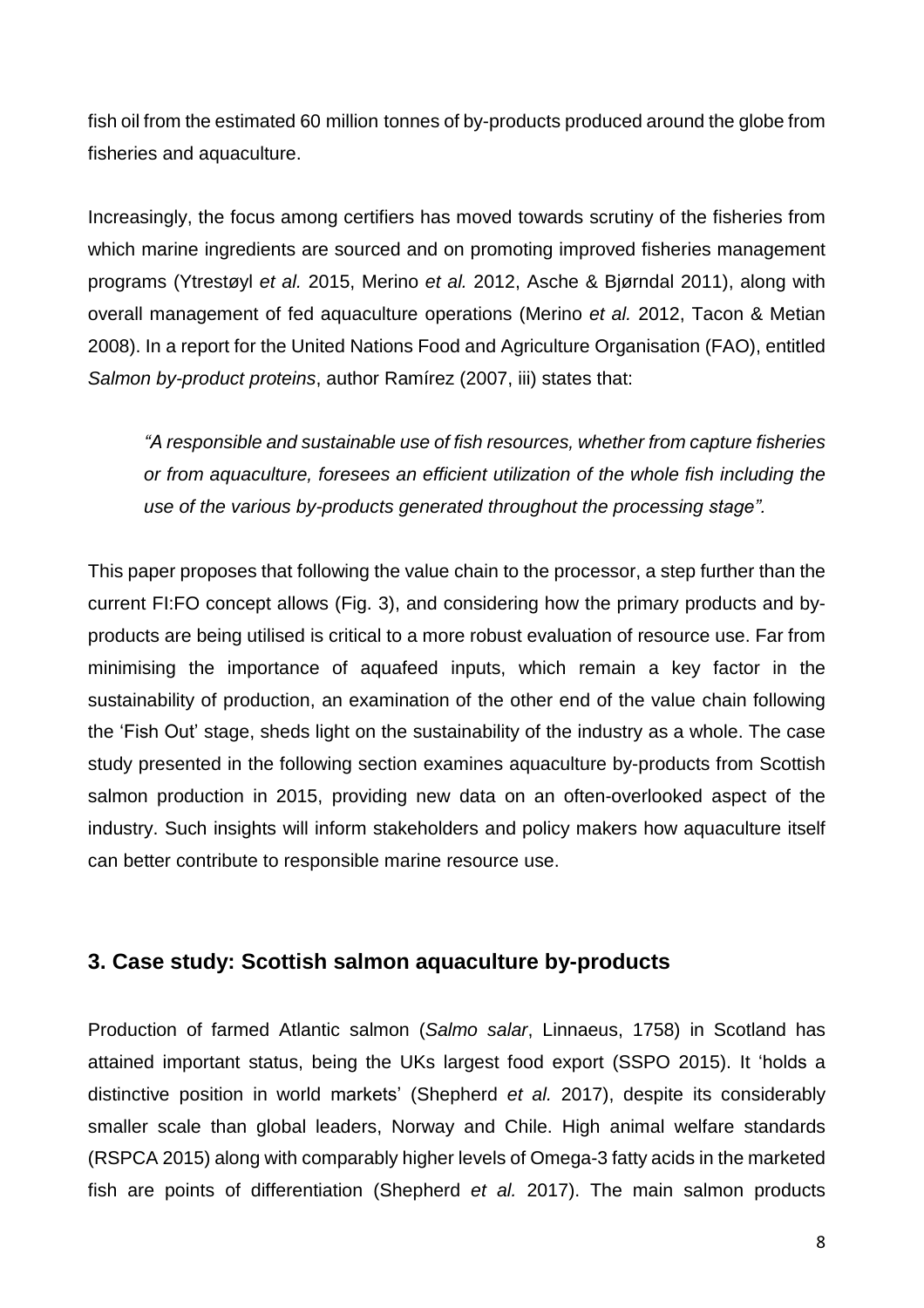produced are head-on gutted (HOG), fresh and frozen fillets, and various value-added products (VAP).

### *3.1 Study methodology*

The aim of this Scottish Case Study was to identify the types of by-products created, and the methods by which they are currently utilised. Prior to this research, there was little industry-wide data about the status of salmonid aquaculture by-product (BP) streams in Scotland. Both quantitative and qualitative data was collected between February and July 2016 using a mixed methods approach (Creswell 2014, DiCicco-Bloom & Crabtree 2006), and included a literature review, key informant interviews, processor surveys and interviews, along with basic nutritional analysis of BP samples.

# *3.2 Key findings from the 2015 Scottish salmon case study*

The literature review highlighted that in Scotland, as in many other countries around the world, better utilisation of marine resources is being widely called for, both in terms of public preference, academic findings and regulatory policy (FAO 2016, Zero Waste Scotland 2015, Newton *et al.* 2014, Olsen 2014, Ramírez 2013, Archer *et al*. 2001). The National Marine Plan outlines the Scottish Government's commitment to sustainable development and its objectives for an Aquaculture industry that is, 'sustainable, diverse, competitive, economically viable and which contributes to food security whilst minimising environmental impact' (Scottish Government 2015). There is documented support, from a range of local stakeholders, outlining on-going commitment to a sustainable Scottish seafood sector and a reduction in seafood waste, including the *Code of Good Practice for Scottish Finfish Aquaculture*, which sets out industry standards and guidelines for responsible production (CoGP 2015). The reviewed literature also acknowledged Salmon BPs as sources of valuable raw materials (Ramírez 2013, Archer 2005, Rustad 2003). In its 2016 report, *State of the World Fisheries and Aquaculture*, the FAO identified that BPs may contain higher fatty-acid nutritional content than the fillet.

The nutritional analysis carried out as part of this study confirmed the presence of valuable protein and lipid components in the BP samples. In particular, the BP types sampled in the nutritional analysis (Table 2) showed combined EPA and DHA levels above 1.4g per 100g sample for each type of BP, which is higher than EPA and DHA levels recently reported in the main product, the fillet, at 1.36g in Sprague, Dick and Tocher (2016).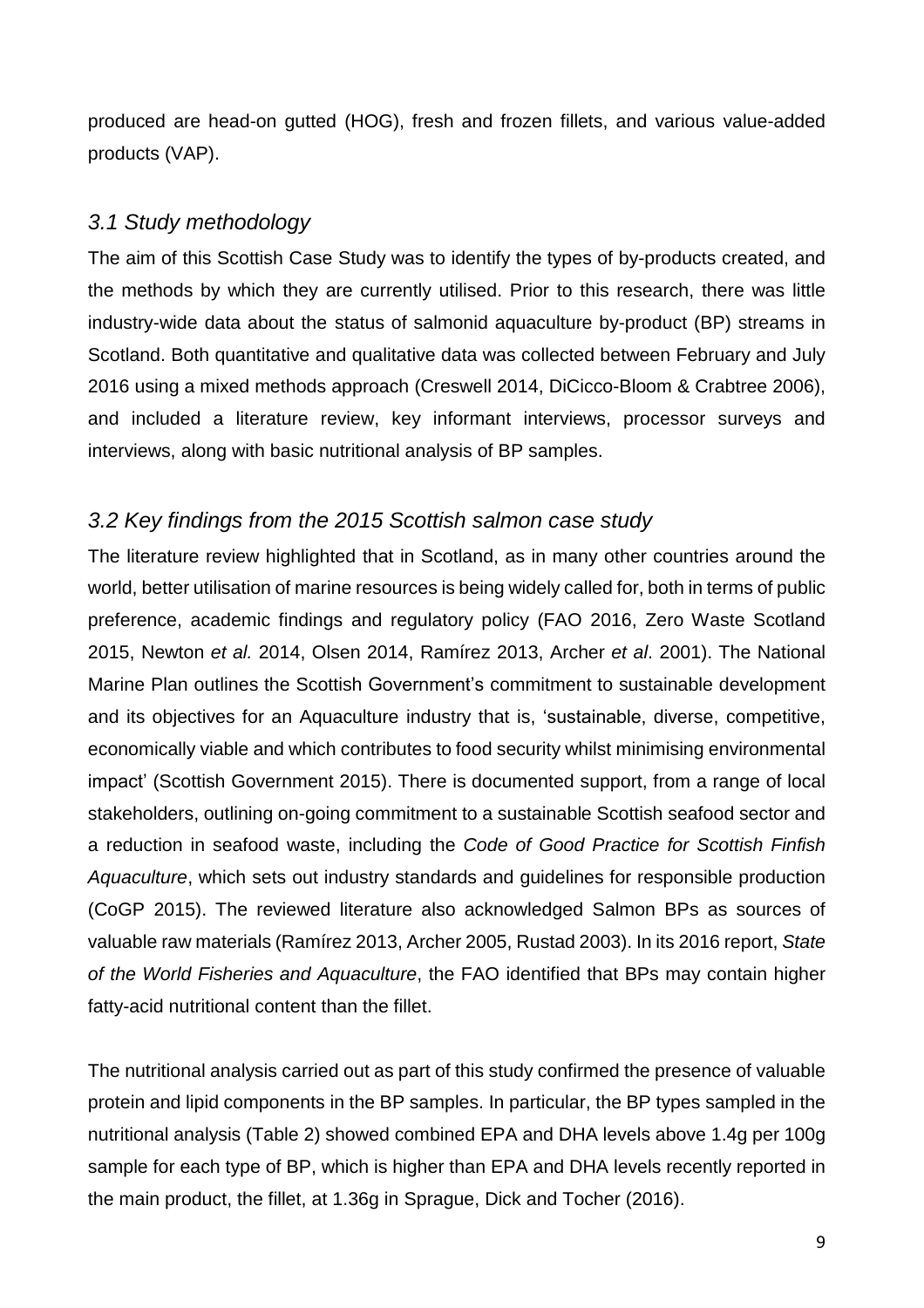|                        | Flesh %<br>of total<br>fraction | SD.<br>$n = 3$ | Crude<br>Protein<br>$\frac{0}{0}$<br>of total<br>fraction | -SD<br>$n=6$   | Lipid % SD<br>of total<br>fraction | $n=4$      | Fatty Acid<br>% of total<br>fraction | SD.<br>$n=4$ | EPA<br>g.<br>$100g^{-1}$ | <b>SD</b><br>$n=4$ | <b>DHA</b><br>g.<br>$100g^{-1}$ | <b>SD</b><br>$n=4$ |
|------------------------|---------------------------------|----------------|-----------------------------------------------------------|----------------|------------------------------------|------------|--------------------------------------|--------------|--------------------------|--------------------|---------------------------------|--------------------|
| <b>Atlantic Salmon</b> |                                 |                |                                                           |                |                                    |            |                                      |              |                          |                    |                                 |                    |
| Heads                  | $25.13 \pm 2.4$                 |                | 12.00                                                     | ±0.53          | 21.96                              | $\pm 0.57$ | $18.30 + 1.59$                       |              | 0.86                     | $\pm 0.18$         | 1.29                            | ±0.36              |
| Frames                 | 32.37                           | ±1.7           |                                                           | $16.18 + 1.27$ | 15.61                              | ±0.35      | $12.88 + 1.56$                       |              | 0.56                     | $\pm 0.04$         | 0.89                            | ±0.05              |
| <b>Belly Flaps</b>     | 26.61                           | ±1.4           | 12.88                                                     | $\pm 0.73$     | 19.93                              | ±0.16      | $16.96 \pm 0.36$                     |              | 0.80                     | ±0.02              | 1.24                            | ±0.01              |
| Trimmings              | 40.99                           | ±3.2           | 15.83                                                     | ±0.77          | 18.89                              | $\pm 0.31$ | $15.72 \pm 1.78$                     |              | 0.67                     | ±0.10              | 1.06                            | $\pm 0.12$         |
| Viscera                | N/A                             |                | 10.05                                                     | ±2.95          | 26.27                              | ±0.82      | 22.11                                | ±0.46        | 0.88                     | ±0.03              | 1.37                            | ±0.28              |

Table 2. Nutritional analysis of Atlantic salmon by-products 2016.

### *3.3 Breakdown and discussion of case study findings*

In 2015, 171,722 tonnes of whole Atlantic salmon were produced in Scotland (Munro & Wallace 2016). Farmed salmon are typically harvested and transported by well-boat to a slaughter station, where they are slaughtered and bled before being moved to a primary processor for evisceration. The resulting head-on-gutted (HOG) salmon are either processed on-site or transported to other processors, domestically or abroad, for secondary processing. The main BPs from secondary processing are trimmings, heads, frames, skins, and belly flaps (Fig. 2). The total volume of reported BPs in the Scottish Case Study was 76,052 tonnes. The largest BP category type reported by processors was in the form of 'mixed by-products', where various types of BPs were combined, rather than separated or sorted. All 34,400 tonnes of these mixed BPs were sent for rendering into fishmeal and fish oil.

Figure 5 shows that in 2015, there were three broad categories of salmon by-product utilisation in Scotland: *Food for Human Consumption<sup>1</sup>* represented 15% of total use, *Animal Feed* represented the major category of use with 75%, and *Fuel and Fertiliser Production* represented the remaining 10% of total use. The *Animal Feed* category could be further assessed as BPs used for producing more food (71% - livestock feeds and aquafeeds), and those that do not (29% - pet foods). Significantly, all reported BPs were used in some form; no processing BPs ended up in landfill.

 $\overline{a}$ 

 $<sup>1</sup>$  In this article, for illustration purposes, all fish by-products directed to human consumption are</sup> assumed to be edible, however, that is not always the case (e.g. bones in the fish head).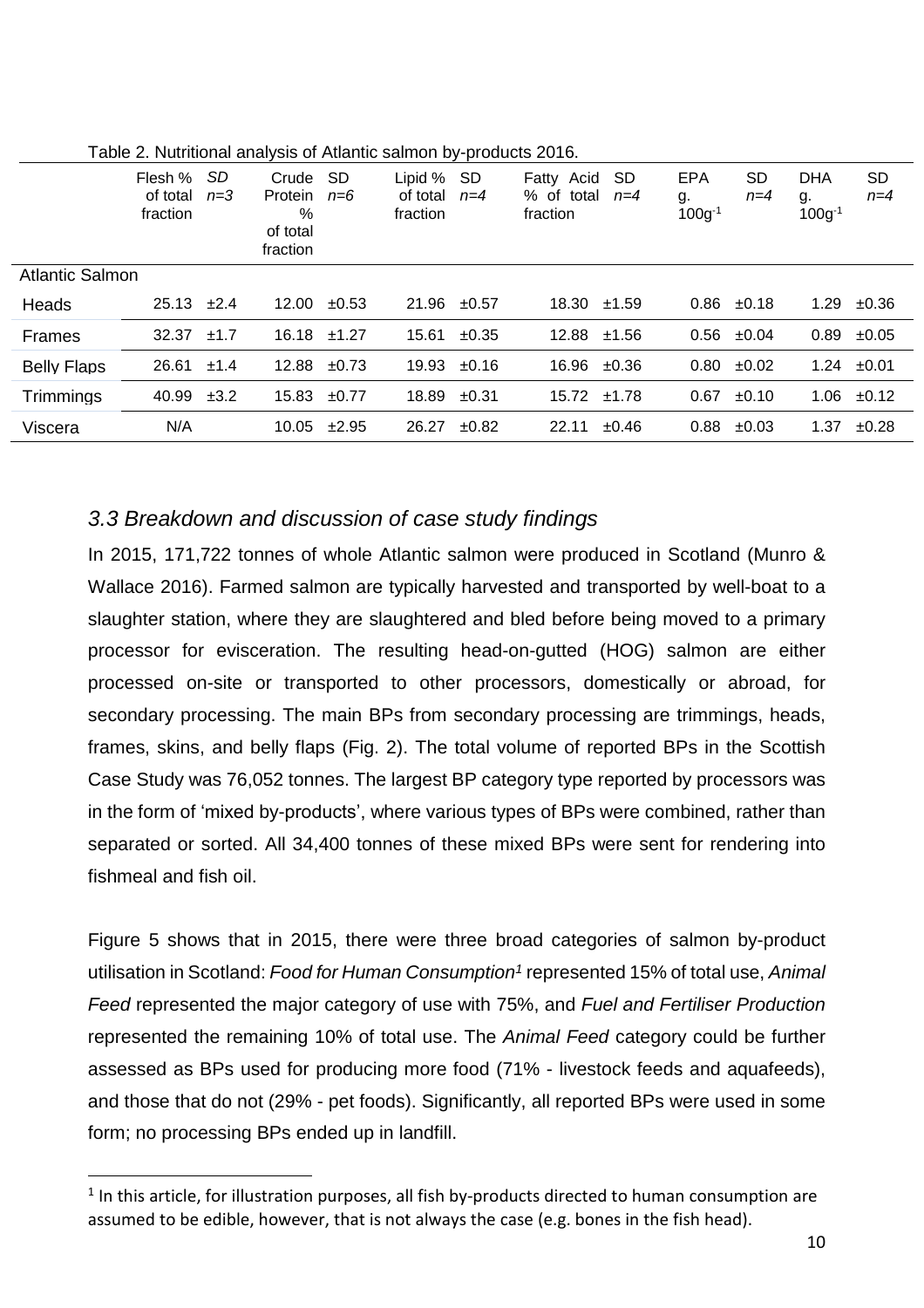

Fig 5. Salmon by-product utilisation in 2015 for Scotland.

These overall findings align with the commitment from Scottish industry stakeholders towards greater sustainability and are a result of a combination of factors, including (1) the increasing value of fish BPs in a competitive sector, (2) policy and regulation that restricts the disposal of BPs, and (3) a consolidated Scottish industry where there is growing infrastructure to manage BPs (i.e. FM/FO rendering facilities). However, while total utilisation of BPs can be seen as positive resource use, the *Food Recovery Hierarchy* (Fig. 1) along with other literature identifies that the best use of fish by-products to retain and add value, is as food or food ingredients (FAO 2016, Olsen *et al.* 2014, Rustad 2007). The study shows that, apart from the salmon 'blood-water' which at this time is not suitable for human or animal consumption (currently used for fuel and fertiliser production), the majority of processing BPs were downgraded from human grade, to category 3 Animal By-Products (as per EU ABP regulation (EC 2009, EC 2011)) and used as raw material for non-edible products. In the EU and UK, the regulatory considerations of how BPs are handled determines their categorisation, what makes a BP fit for human consumption can also be culturally and technologically mediated.

This study suggests that there exists a greater financial opportunity to use these raw materials in the production of value-added goods for human consumption. As shown in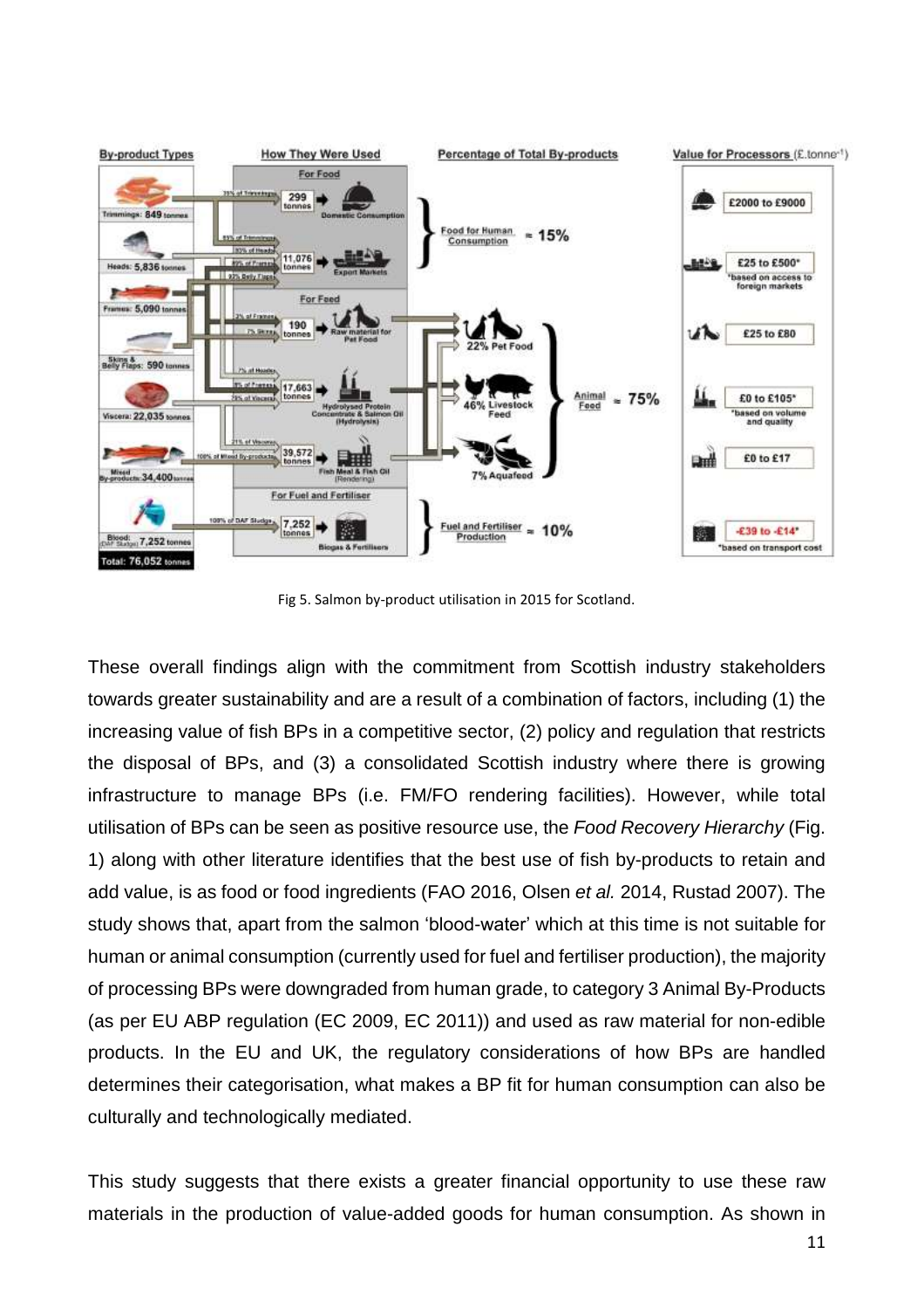Figure 5, the value for processors of one tonne of domestically consumed trimmings (£9000 to £2000) and exported BPs such as heads, belly flaps, and frames (£500 to £25) were generally much higher than those used for livestock and pet foods (£105 to £0). Despite the value for processors being the highest for domestic consumption of BPs, in 2015 this category of use represented less than 0.5% of total BPs, and was limited only to trimmings (Fig. 5). With seemingly clear financial benefits, what then were the limiting factors for directing more BPs towards human consumption?

A common theme reported by processors was in order to make human consumption of BPs viable and profitable, they needed access to markets. Processors reported that UK consumers, while generally amenable to regional food items made from livestock BPs, such as black pudding and haggis, have thus far been more conservative with fish BPs. The primary exception is in the form of trimmings, which can be used to generate many different value-added and smoked products. Key informants from the case study reported that with no current local demand for BPs like salmon heads, processors looked to export overseas to existing Asian and African markets.

In 2015, the majority of salmon BPs used for human consumption were transported to foreign countries, where they were either used directly for food production (fish head soup, barbequed belly flaps) or further processed for the food service or retail industries (surimi, pâtés, mousses, or for other value-added products). In some markets, canned salmon fins are considered a delicacy, and in both Japan and Taiwan the belly flaps of salmon are a popular foodstuff which can be barbequed or fried (Batista 2007, Tonsberg *et al.* 1996). On occasion, the price for BPs in these regions has been comparable to the fillet price (Batista 2007).

Countries with both high demand and cultural reliance on fish, are potential candidates for the marketing and sale of BPs, and range from low to high income economies. The sale of nutritious BPs to low income food deficit countries, can be viewed as enlightened selfinterest. Improved storage, processing and distribution integrated with the broader fisheries sector could facilitate penetration of other global markets as demand grows; emergent trade in pelagic fisheries products with West Africa are already established.

Even with overseas demand, many processors did not direct their BPs to foreign markets for human consumption, let alone strive for domestic consumption. Processor interviews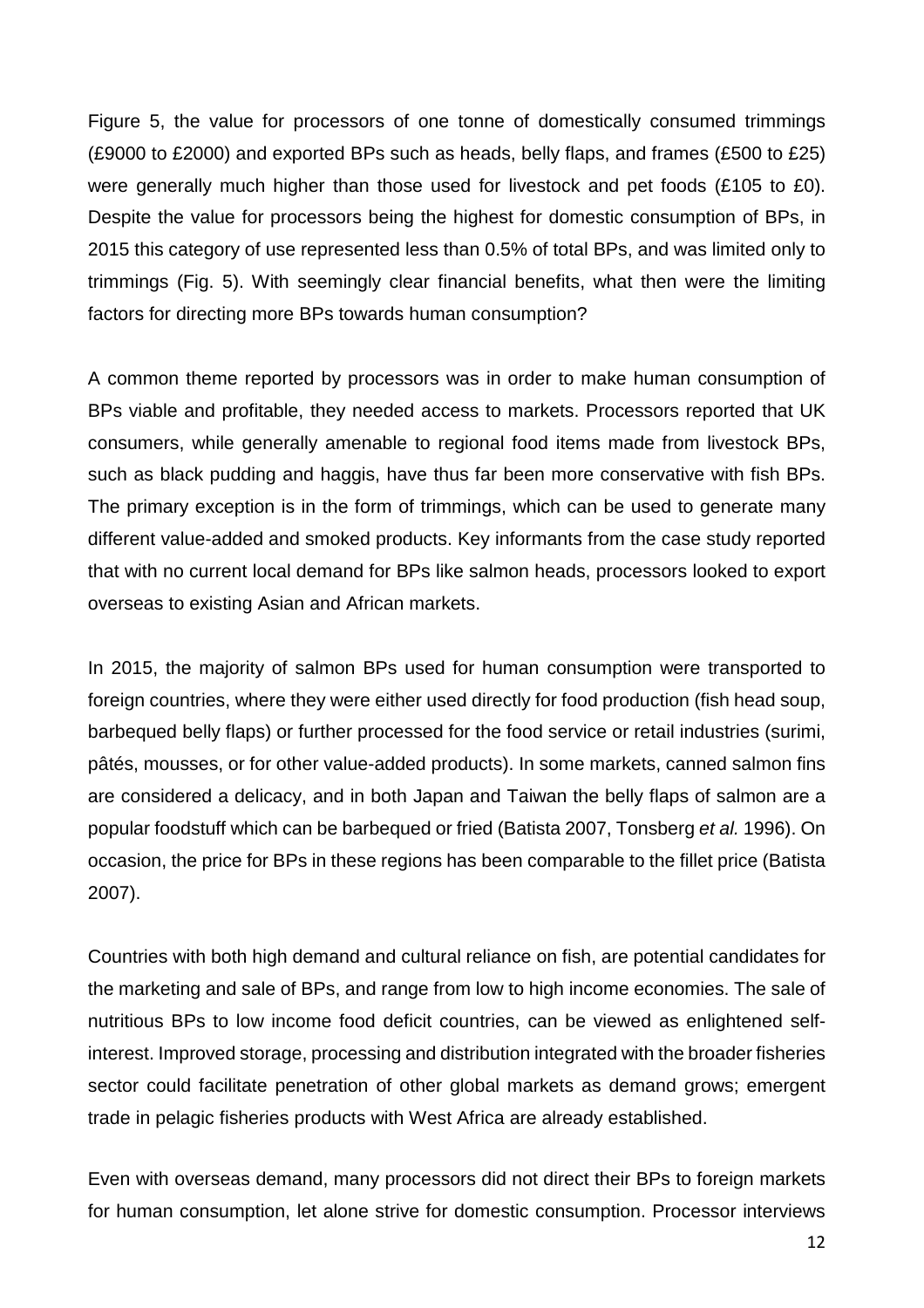pointed to several limiting factors, including the need for suitable facility infrastructure, economies of scale, and transport networks. In order to maximise BP use for human consumption, and ensure the quality and safety of the raw materials is maintained, the handling of BPs must be managed and controlled in the same manner as the primary product (Ramírez 2013, Rustad *et al.* 2011, Ramírez 2007, Guerard 2007). To this end, the application of food safety and quality control systems, including Hazard Analysis and Critical Control Point (HACCP) and Good Manufacturing Practice (GMP) are imperative for retaining the suitability of BPs as sources of human grade food (Olsen *et al.* 2014).

With suitable infrastructure, BP types could be sorted, graded, stored, transported and used strategically, whereas currently, many processors tend to mix BP types and send them to local rendering and hydrolysate facilities (for animal feed). Processors reported that this practice, with its guaranteed yet lower payment, represents the most straightforward process within existing infrastructure. The results suggest processors could more than double the value of their BPs if they did not mix them, and instead sold them as the component parts: trimmings, heads, frames, viscera, skins, and belly flaps (see Fig. 2).

Sorting and grading BPs to be used for human consumption, will likely add the most value to large volume facilities producing high volumes of BPs. During processor surveys, a few large and medium Scottish facilities were identified as already implementing these innovative practices to increase value-addition of their BPs. However, the current sector profile of many small to medium sized processors with limited economies of scale is undoubtedly a constraint, coupled with the aforementioned infrastructure needs.

The literature and key informant interviews identified another area with the potential for increased financial return - one that was not reported as a current use by processors in Scotland - using aquaculture BPs for specialty and niche products for human use, such as human grade hydrolysates or salmon leather. In some instances, BPs diverted to this type of utilisation may have higher total possible value (e.g. fish skins - to leather - to handbags). To this end, the quality brand associated with Scottish salmon could be beneficial to the commercialisation of niche products, and the nature of aquaculture-raised salmon also means a reliable availability of BPs with consistent quality.

An issue regarding marketing of salmon BPs is that their origins are both local and imported. In Scotland, half of all salmon produced in 2015 was exported as premium head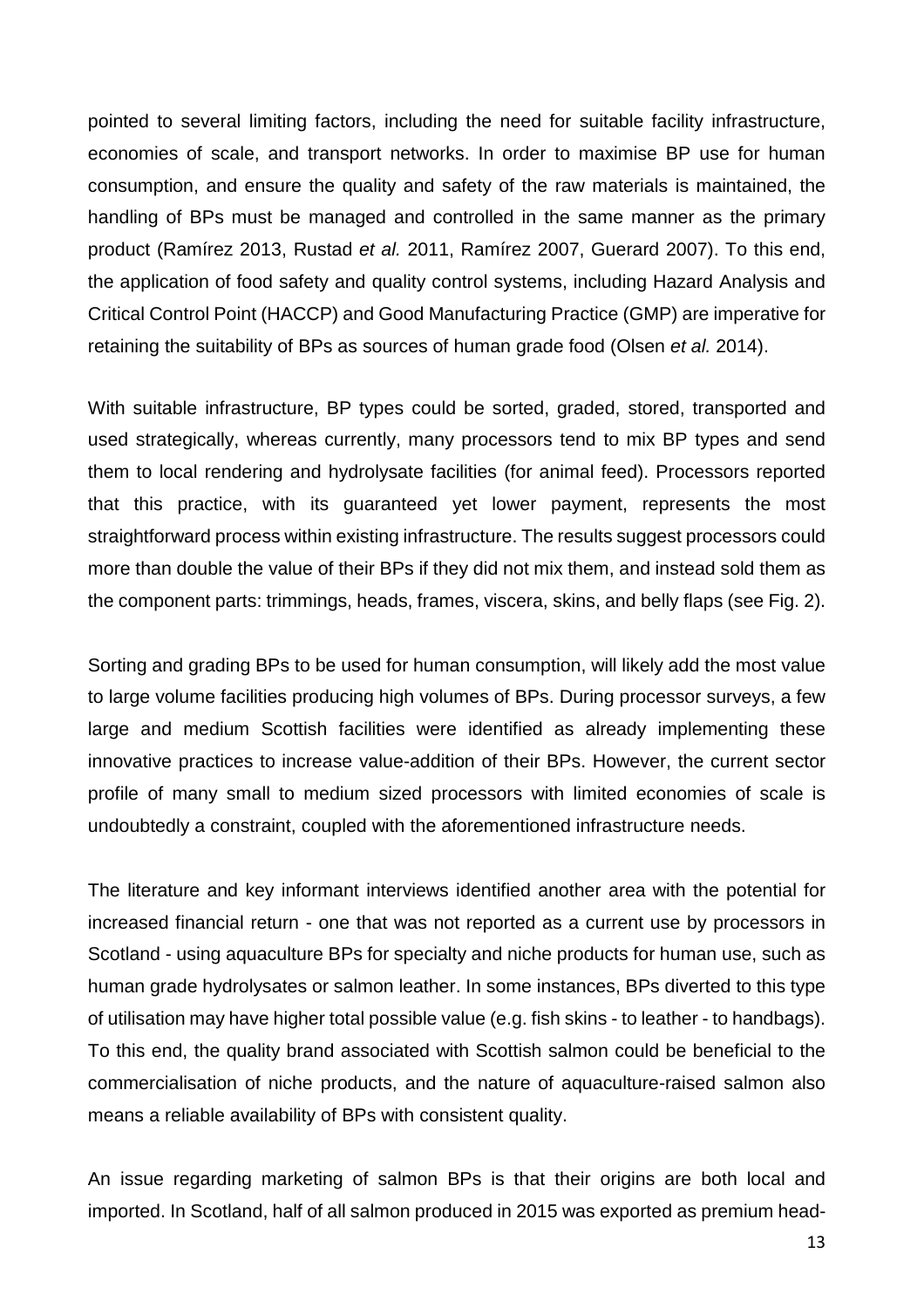on-gutted products, and a nearly equivalent amount of head-on-gutted salmon was imported to satisfy local demand. Thus, the salmon products and BPs available in Scotland and the UK derive from both Scottish and imported head on gutted salmon. As a result, the nutritional, potential use and provenance in value-added products are variable with implications for their value.

The current nutritional value of Scottish salmon BPs is high (Table 2), yet there is also the potential that this value could be undermined over time as the industry continues to reduce its use of omega-3 rich marine ingredients in the Atlantic salmon diet. The proportion of imported product with lower n-3 ratios also adds uncertainty. Sprague *et al.* (2016) found declining EPA/DHA levels in farmed Scottish Atlantic salmon between 2006 and 2015 linked to increasing use of vegetable oils in aquafeeds, this finding was supported by Shepherd and Bachis (2014). While this decline will need to be addressed by the industry in order to maintain its 'omega-3 rich' marketing, farmed Scottish salmon still provides more long-chain omega-3 fatty acids in comparison to most other fish species and all terrestrial livestock (Sprague *et al.* 2016).

Mortalities arising as a normal part of production, along with blood BPs from the slaughter stage, were not included in this study, as the data collection occurred at the processing stage. While there are niche biomedical uses for salmon blood (Sharp *et al.* 2012), in Scotland, as well as is in Norway, the extraction and utilisation of salmon blood is currently cost prohibitive. Based on the Zero Waste Scotland, *Finfish Mortalities in Scotland* (2016) report, mortalities are estimated to be 6.7% of Scottish production totals per annum, which equates to 11,272 tonnes for 2015. Mortalities are in-fact a production BP, which are included in FI:FO calculations through the eFCR. While there are no current avenues for the utilisation of mortalities in Scotland, as the industry grows, methods currently used in Norway such as ensilage to produce fuel and fertiliser may be applicable. Disposal of mortalities is a significant expense to the industry (over £2 million per annum), and innovation in this area would provide financial and environmental benefits (Zero Waste Scotland 2016).

With salmon production levels expected to increase in Scotland (SSPO 2016), there is potential for BPs to provide additional profitability and employment for the Scottish processing industry. Ongoing improvement in the use of BPs is relevant not only for local SSI goals to better utilise aquaculture by-products (Scottish Government 2016), but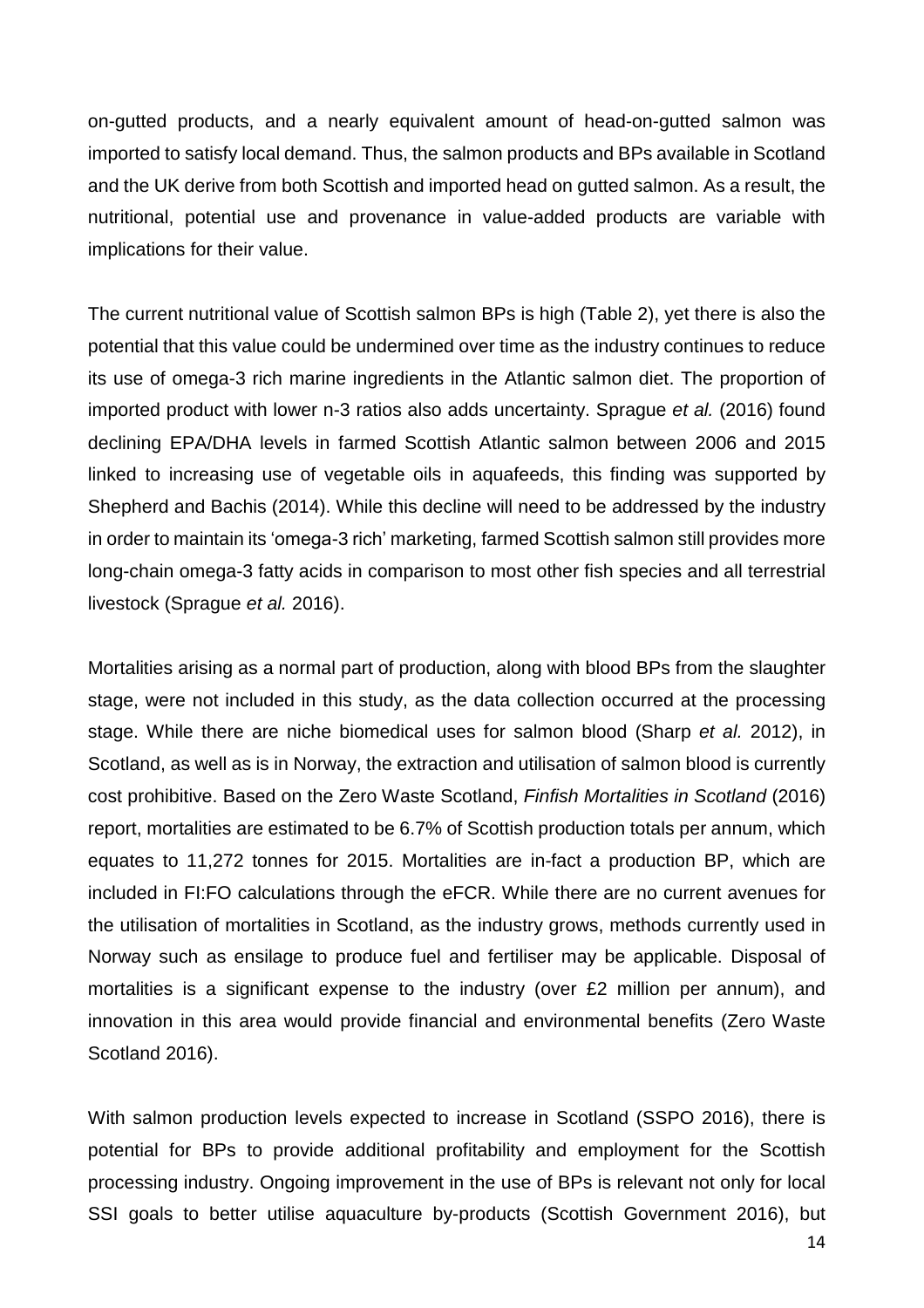additionally contributes to global efforts, such as 'Goal 12: Responsible Consumption and Production' of the UN's Sustainable Development Goals (SDGs), aiming to halve food waste by 2030.

#### **4. Scenarios: adding value and food through aquaculture by-products**

In this section, two scenarios are presented based on the 2015 Case Study findings exploring the potential outputs that might arise from aquaculture by-products when used strategically. The scenarios are by no means comprehensive, rather streamlined explorations intended to aid in future planning and initiate further dialogue. Scenario One: 'Value Output' focuses on potential financial gain, and Scenario Two: 'Food Output' focuses on the potential for food generation. These themes were chosen because they represent key drivers in the current market.

#### *4.1 Value output*

Scenario One (Fig. 6) takes the 76,052 tonnes of BP types from 2015, and the value of those individual BP streams and explores what the comparative value would be if they were managed strategically and directed towards their most profitable potential use. For example, BPs in the form of trimmings represent a 2% yield of the whole fish (Fig. 2), yet in 2015 only one tenth of trimmings went to domestic human consumption, despite this use offering the highest value of any BP. When the full 2% of this BP type is directed towards domestic human consumption as shown in Figure 6, the potential value in this case is £18,889,420, over a 1100% increase in value output from 2015. When BPs in the form of heads are redirected from their 2015 partial use in animal feeds, and maximum yield (10%) is diverted towards human consumption via the export market, there is a 300% increase in value output. There are similar value benefits seen for belly flaps and frames.

Overall, Scenario One demonstrates the potential for a total increase of 803% (£23.7M) in the total BP value output for 2015, assuming all high value BP types (heads, frames, trimmings and belly flaps) were managed for domestic and export food markets, and similar price points were achieved for all these available BPs. If compared with recently reported Scottish industry annual profits of £494M (SSPO 2015), this potential BP value could provide a 5.5% boost in industry revenue. Through prioritising use based on potential profit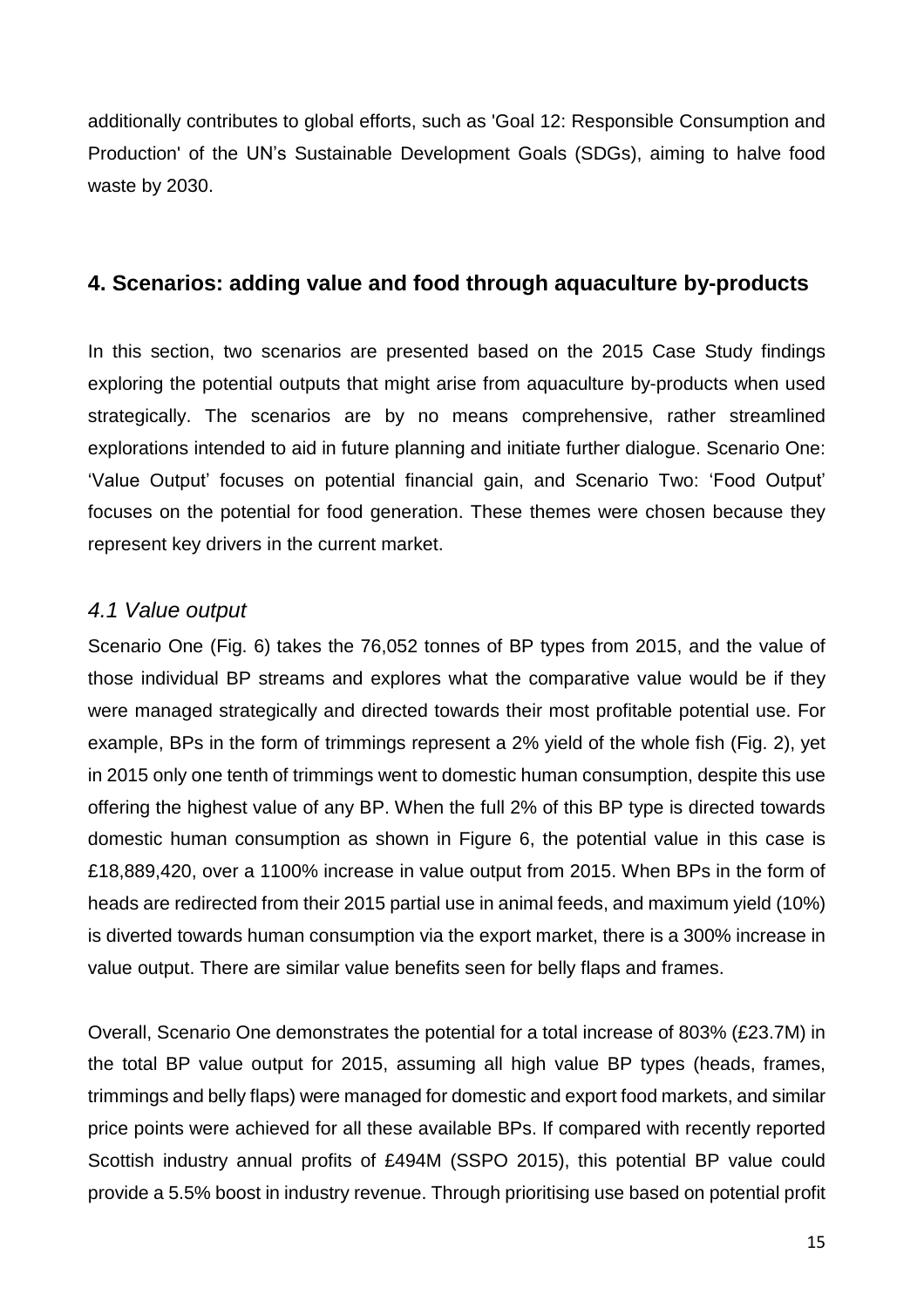and therefore directing more BPs towards food for human consumption, Scenario One not only sees increased value output, but also more closely aligns with the *Food Recovery Hierarchy* (Fig. 1) which encourages reduction in wasted food, and ranks feeding humans and animals above industrial uses, composting and landfill.



Fig 6. Scenario One: Value Output.

# *4.2 Food output*

While financial incentives are key drivers for aquaculture business, food security and food production are equally relevant considerations for the efficiency of the overall system. The amount of food produced for human consumption can be explored through assessing edible yield. Roberts *et al.* (2015) developed a 'Fish In: Edible Yield Out' (FI:EYO) calculation based on the Jackson (2009) FI:FO method. When applied to the SSI study data, the FI:EYO ratio is calculated as 2.36 for the 2015 primary products alone, and 2.10 when the 15% of by-products directed to human consumption are added to the edible yield.

Although there is potential for a calculation based on edible outputs to advance sustainable resource use, it is limited in its ability to consider the various types of uses. As a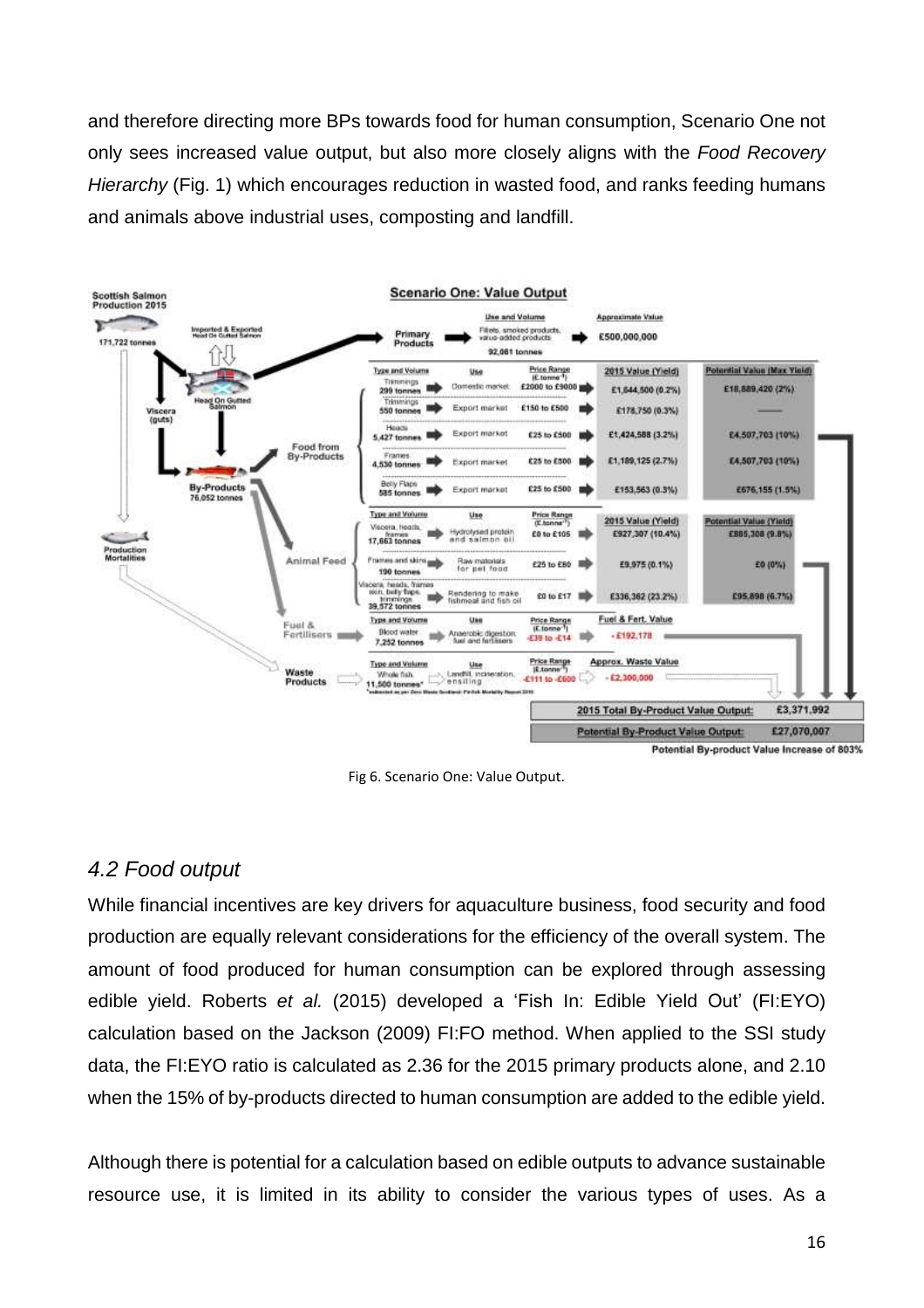hypothetical example: Processor A produces 75% edible yield (EY) and Processor B produces 70% EY. At first glance, Processor A appears to be the better option, however, if the remaining 25% of BPs from Processor A went to anaerobic digestion for fuel production, this outcome is ultimately less desirable than Processor B having 30% BPs remaining and directing those BPs to specialised aquaculture and livestock feeds. As such, an EYO ratio alone is not an adequate indicator of best practice for BP utilisation.

In order to advance our understanding, Scenario Two (Fig. 7) explores what the potential 'food output' could be from salmon production, through maximising BP use in human consumption and strategic BP use in aquafeed to produce more food for humans<sup>2</sup>. Scenario Two directs 77% of the annual whole fish production towards human consumption, combining the Case Study data on primary products  $(54\%$  yield)<sup>3</sup> with the maximum potential BP food yield (~23%) seen in Scenario One (Fig. 6). This results in 132,171 tonnes of food. The remaining BPs, minus blood water (4.3%), are then utilised in the production of fishmeal and fish oil and used in aquafeed for farm raised marine species. European seabass and gilthead seabream were chosen for this scenario, as they are regionally relevant non-salmonid species. Directing BPs in this way increases food output by an additional 16,520 tonnes (or 10%) for only a single year's production of seabass and seabream. When BPs are strategically managed as shown in Scenario Two (Fig. 7), there is a 61% increase in food production above the original Atlantic salmon primary food products. The total outcome from Scenario Two is the generation of 148,691 tonnes of total food, 1.6 times more than the original production of 92,081 tonnes of salmon.

If Scenario Two were calculated using only the 2015 Case Study levels of total food for human consumption, not the maximum potential, approximately 12,000 tonnes less overall food is produced. This suggests a preferable means of maximising food output is to use as much as possible in the first generation for human consumption, and to utilise the remaining BPs for highly efficient aquaculture species with low FCRs (as shown here), or as specialist feed ingredients in livestock diets.

 $\overline{a}$ 

<sup>&</sup>lt;sup>2</sup> Scenario Two explores by-product use in aquafeed inputs as, generally, there is a better feed conversion ratio (FCR) in aquaculture species than in terrestrial livestock (Torrissen *et al.* 2011).  $3$  The 54% primary product yield comes from the processing of both imported and domestically produced Atlantic salmon. In 2015, over 83K tonnes of Scottish salmon was exported, most as head-on-gutted salmon, and another 81K tonnes was imported as head-on-gutted salmon.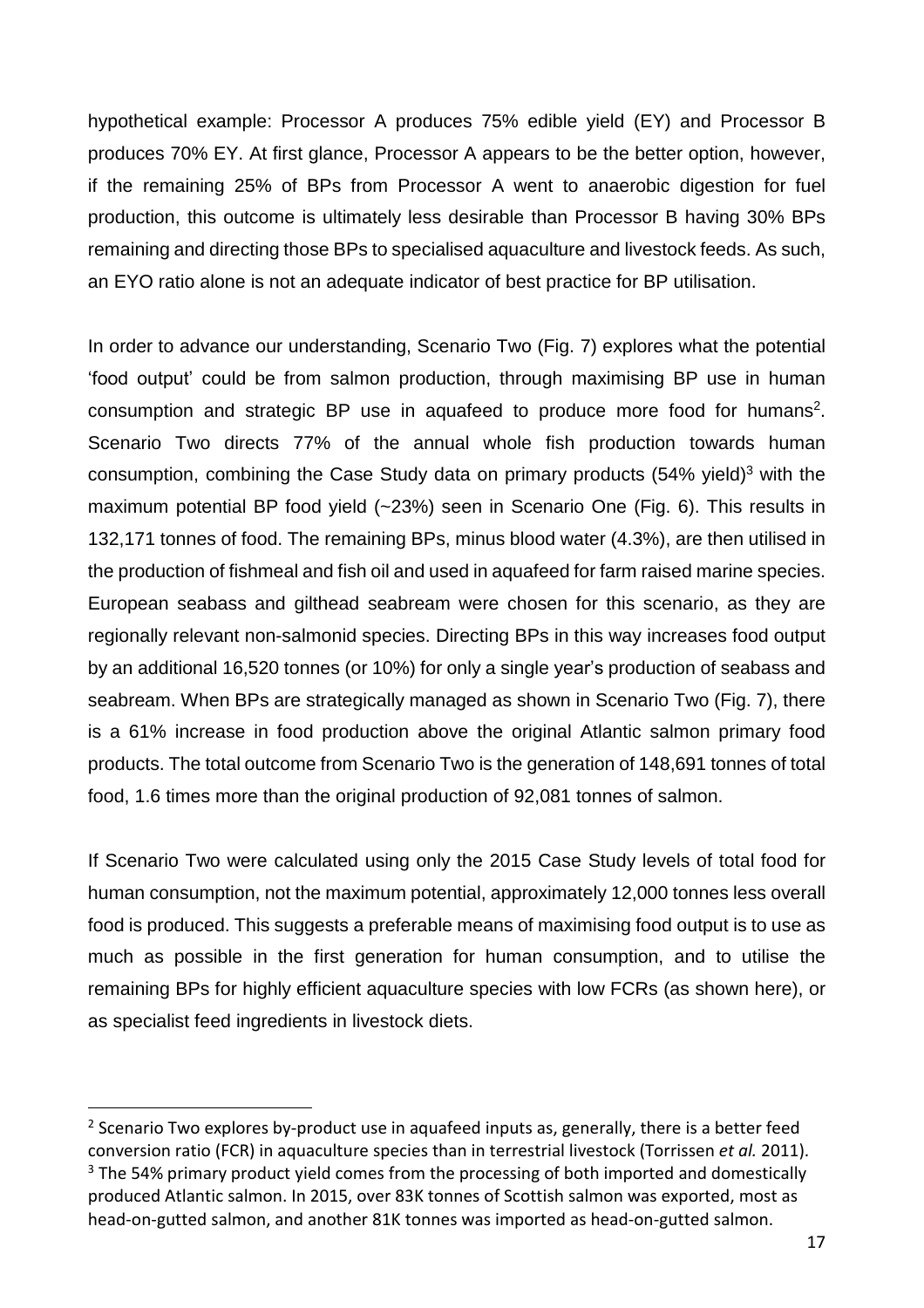

Fig 7. Scenario Two: Food Output.

# **5. Advancing aquaculture by-product utilisation**

Incorporating the findings from the 2015 Case Study (Section 3) and the scenarios explored in Section 4 with the US EPA *Food Recovery Hierarchy* (Fig. 1), this paper offers The *Food Recovery Hierarchy for Fish By-Products* (Fig. 8). This adapted hierarchy proposes that environmentally, the most preferred way to utilise fish BPs, and indeed the most valuable way, would be to maintain their food grade quality and maximise edible yield – first as food in domestic and then export markets. The next tier in the hierarchy proposes processing BPs into high-value consumables for human use. For salmon, such consumables include products such as protein powders and hydrolysates, salmon oil supplements, collagen supplements, and niche products like salmon leather or pharmaceutical products extracted from salmon blood. These top two tiers of the hierarchy will require HACCP processing standards (Olsen *et al.* 2014).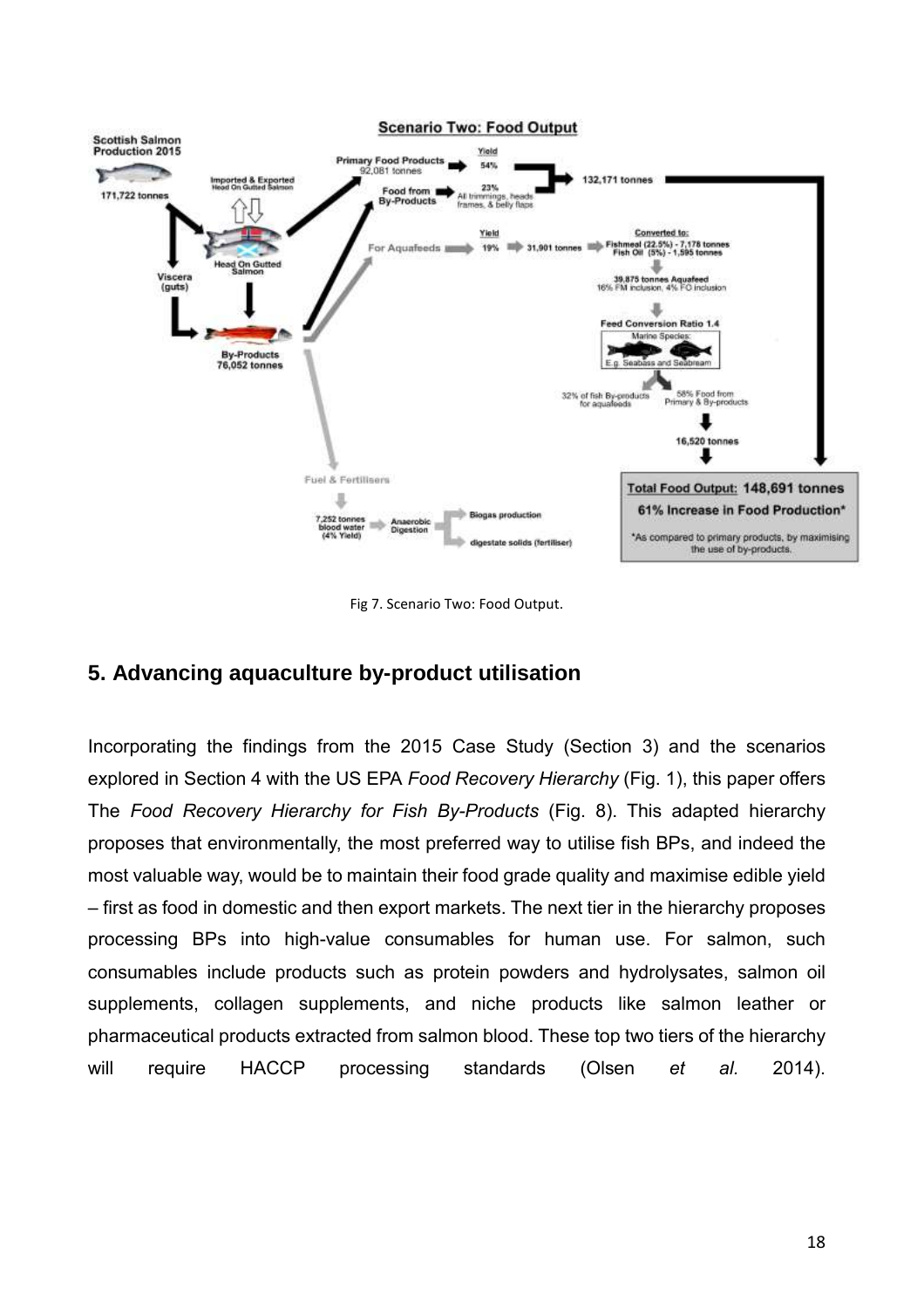

Fig 8. Food recovery hierarchy for fish by-products. Adapted from US EPA (2017).

The next level recommends using BPs to create feed for animals such as fish (excluding intra-species feeding), shrimp, poultry, and pigs. Strategic use in this area could result in more food for human consumption, and may benefit livestock in key developmental stages (Pike 1999). In this tier, fish BPs could also be used as pet feed because they can substitute for higher grade products which may be directed to human consumption. The next tier down in the hierarchy includes use in industrial fuels and fertilisers, followed by composting. While these options can be considered a significant downgrading of food grade BPs, they remain preferable to sending BPs to landfill, which is the least preferred and lowest value option.

Through addressing the use of valuable marine resources beyond the confines of the current FI:FO concept, the strategic utilisation of fish BPs outlined in the *Food Recovery Hierarchy for Fish By-Products* (Fig. 8) provides a tool that can aid the industry as it moves towards greater sustainability throughout the value chain.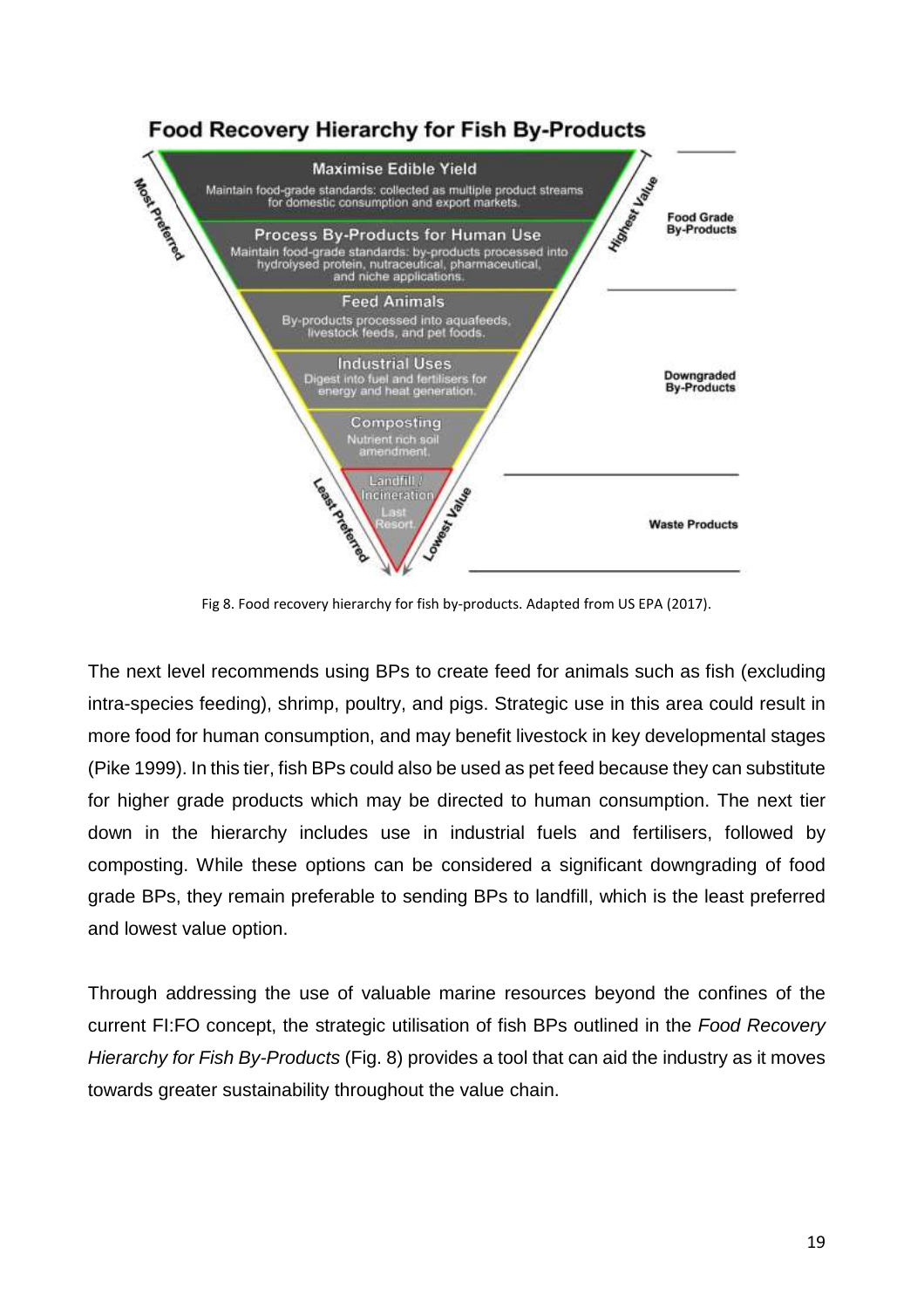### *5.1 Future Recommendations*

As the aquaculture industry continues to mature, the sustainability dialogue regarding aquaculture must also mature. FI:FO was created as a concerted effort to improve resource use upstream of the aquaculture value chain, but downstream implications are equally relevant. Aquaculture BPs must become an integral part of the sustainability dialogue going forward if the industry wishes to make best use of the entire fish and realise the advantages available from such practices.

The study highlighted that only a select number of processing companies in Scotland are currently aware of the benefits of the strategic utilisation of BPs; companies who are already beginning to adopt this methodology and innovate in this area have an advantage in an industry with slim margins. Through sharing this information within a larger network of stakeholders, including producers and retailers, and highlighting tools such as the *Food Recovery Hierarchy for Fish By-Products* (Fig. 8), the industry can further advance in its movement towards improved sustainability.

There is clearly room for UK consumers to be encouraged to use more fish BPs in their cooking; encouragement could come from choice-editors such as celebrity chefs showcasing recipes with fish BP ingredients. Better use of BPs through trade with low income food deficient countries may have implications for food insecure areas of the world.

In light of the benefits of the strategic management of BPs, policy should be put in place to support BP innovation for businesses actively seeking to develop the necessary infrastructure to drive their use of BPs up the hierarchy (Fig. 8). As seen in the Scottish Case Study, policy and regulation that restricts the disposal of BPs (UK DEFRA 2014, EC 2008, EC 2009, EC 2011) can be a key driver for industry innovation.

Aquaculture certification schemes and standards that include processing facilities, such as GAA's BAP Facility Certification (GAA BAP 2015), could encourage, educate, and incentivise facilities in maximising the use of their processing BPs. As a next step for further consideration, there is scope to use the *Food Recovery Hierarchy for Fish By-Products* (Fig. 8) to create a ranking system to be included in facility certification. Similarly, due to the ongoing use of the FI:FO concept in certification schemes, we recommend that the hierarchy system is further explored for its application to the FI:FO ratio.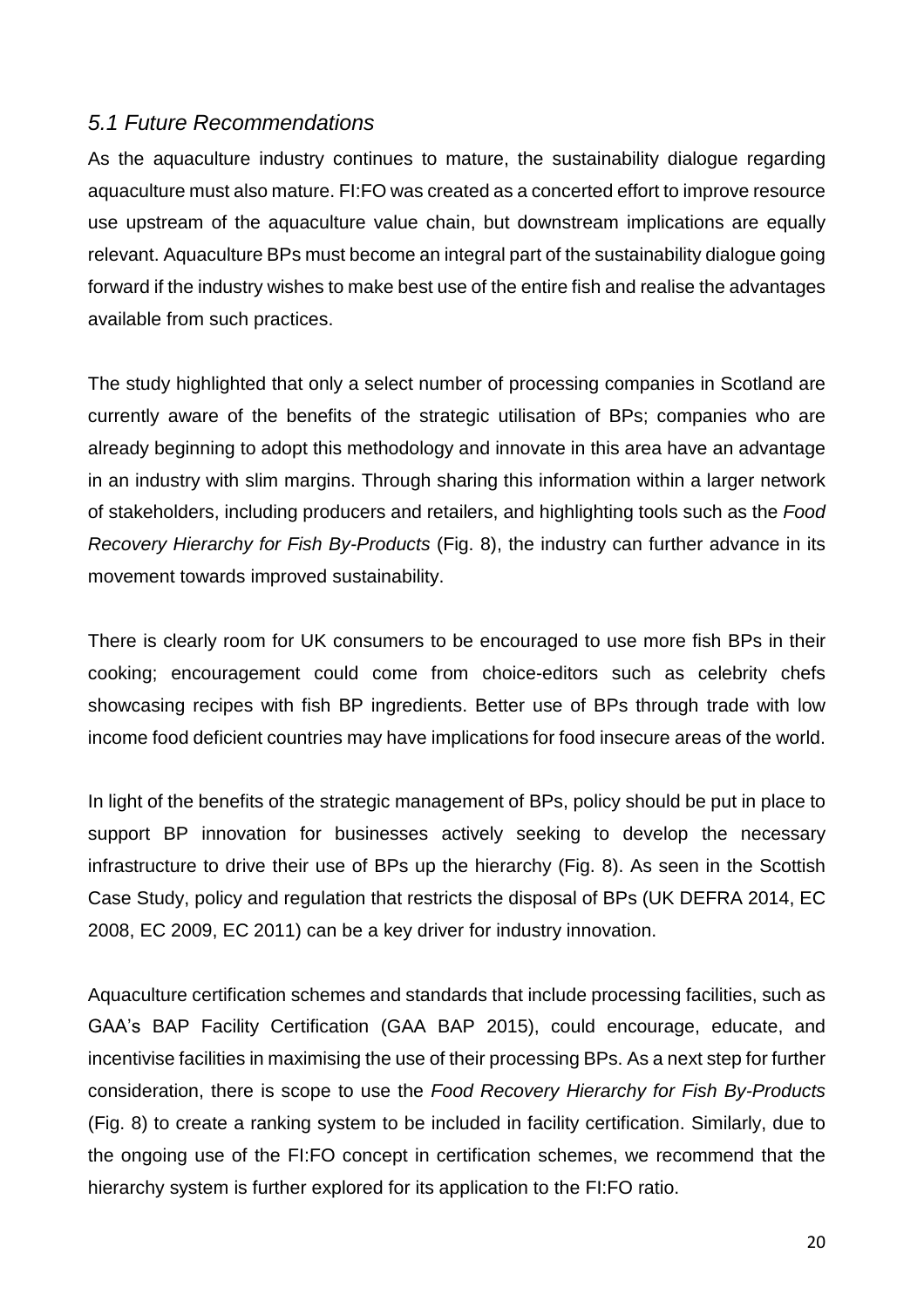With future innovation, additional options for the strategic management of fish BPs will become available, and the hierarchy (Fig. 8) can be updated accordingly. While this paper addresses the sustainability benefits of maximising the use of BPs, there are other considerations, such as social and technological implications, as well as market analysis, which will require further examination.

Regarding the local industry in Scotland and the UK, it is recommended that further analysis on the broadening demand for domestic consumption of BPs be conducted, as it is an area with the potential for much higher returns. The stability of the export market price for BPs should also be analysed, as well as infrastructure requirements for enhancing strategic BP utilisation both locally and abroad. Since economies of scale are necessary to enter the export market and achieve higher returns on BP, small and medium scale processors may need to work cooperatively/collectively to manage the cold-storage of aquaculture BPs. Alternatively, there may be business opportunities available for outside companies to collect and export BPs from small and medium scale processors.

While the results of the 2015 Scottish Salmon Case Study may also be relevant in other contexts, each aquaculture species will have its own considerations, as will each region. It is highly recommended that similar case studies be developed for other key aquaculture sectors, such as the shrimp and shellfish industries whose BP utilisation will be different than that of the fin-fish sector. For each region in which stakeholders wish to implement strategic utilisation, it will be helpful to first identify local practices in BP management in order to establish the regions current baseline for development.

#### *5.2 Conclusion*

The 2015 Scottish Salmon Case Study (Section 3) presented in this paper, has given new insights into how by-products are currently being used within the value chain, and demonstrated positive waste reduction through the full utilisation of reported by-products. At the same time, the Case Study offered insights into the potential for even greater sustainability through further strategic management of by-products as valuable marine resources. Scenarios One (Fig. 6) and Two (Fig. 7), explored the financial and food security benefits of strategic by-product utilisation, where it was identified that through maintaining the food grade quality of by-products and maximising their use in human consumption, there was an opportunity to achieve an 803% increase in by-product revenue and up to a 61% increase in food production. Through the strategic management of by-products, as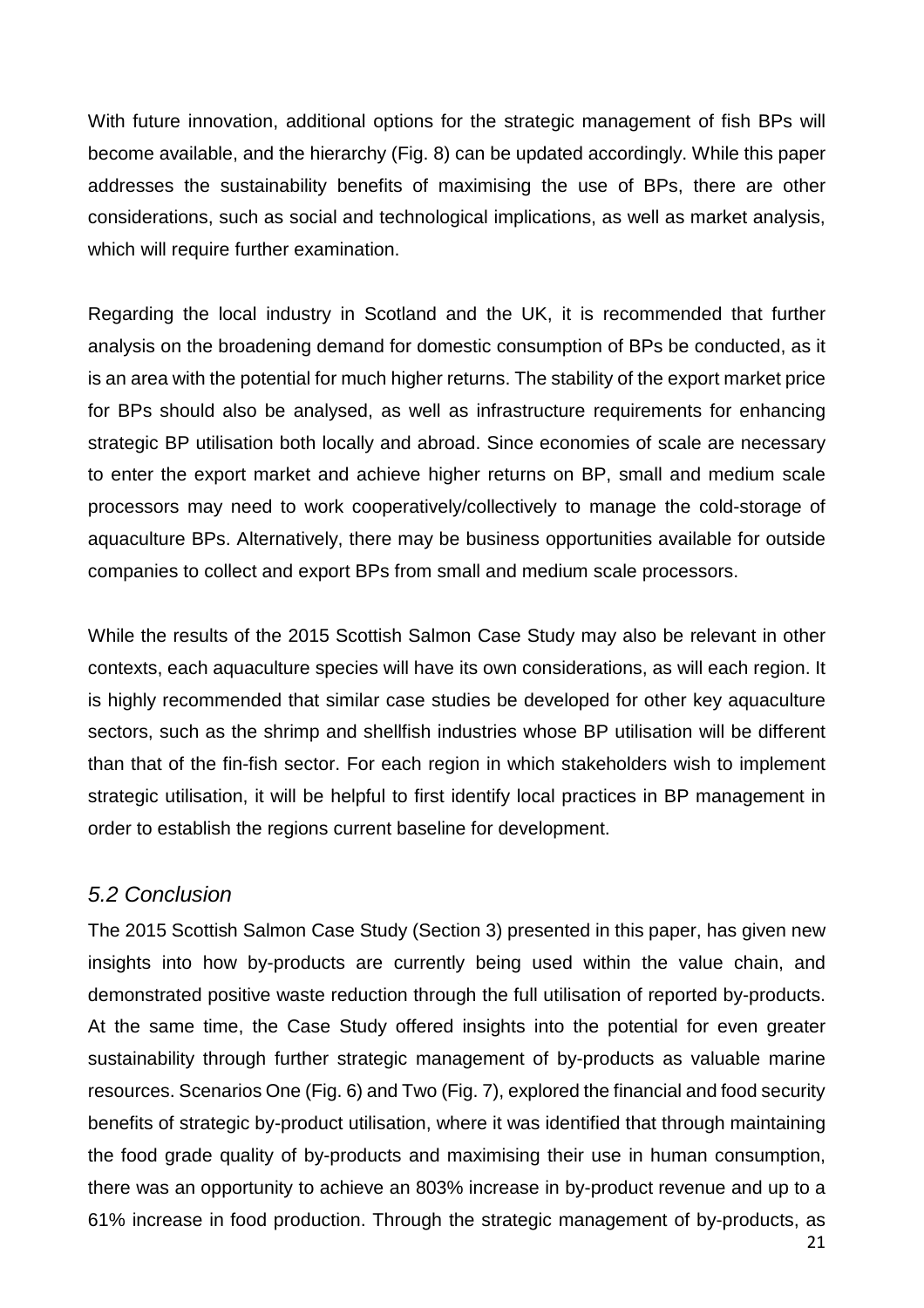outlined in the *Food Recovery Hierarchy for Fish By-Products* (Fig. 8), the paper has outlined the ability for the aquaculture industry to produce more food and value from the same amount of resources.

In conclusion, there are economic, environmental and food security benefits that should be considered strong motivating factors in prioritising the strategic management of aquaculture by-products. With collaboration, investment and innovation from key stakeholders, the rise of aquaculture by-products will undoubtedly contribute to the sustainable development and future growth of the industry.

### **6. Acknowledgements**

The authors are grateful to the stakeholders of the Scottish Aquaculture industry for their collaboration and participation. Funding for the Scottish Case Study provided by the Marine Ingredients Organisation (IFFO). Many thanks to D. Lee, P. Bridson, J. Dick, F. Strachan, G. Knapp, F. Asche, E. Sawyer, F. Allen, T. Rustad, C. Hjelde, T. Mott, J. Smith, I. Berrill, I. Wright, J. Deverill, D. Robb, J. Shepherd, R. Wahren, S. Vordis, A. Gordon, J. Warwick, C. Jones, and K. Jauncey for their valuable input, comments, and assistance. Finally, a special thanks to Angel Bright for her vital editorial and proofreading support.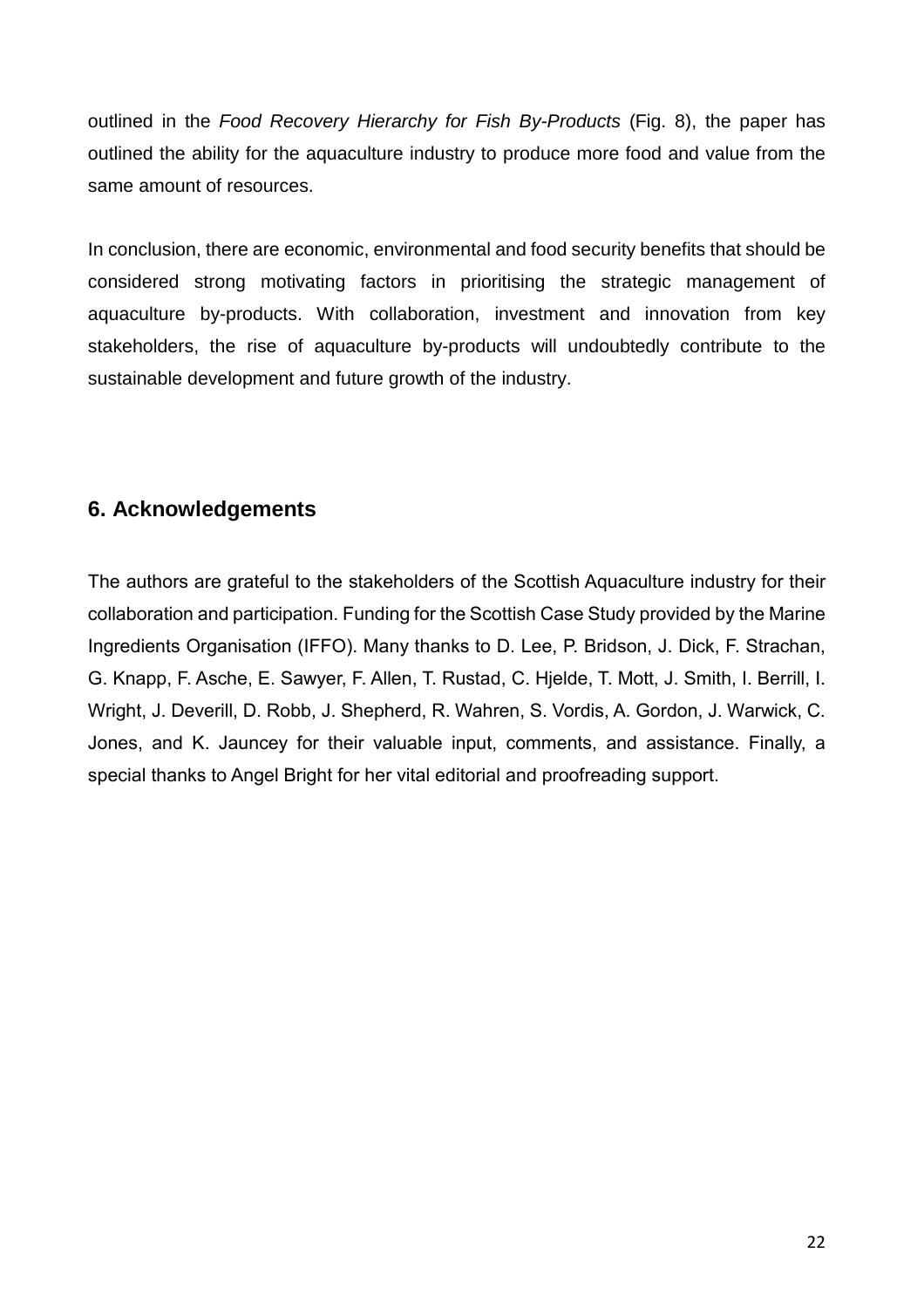# **7. References**

Archer, M., Watson, R., Denton, J.W. (2001) *Fish waste production in the United Kingdom: The quantities produced and opportunities for better utilization.* Seafish Report Number SR537. Edinburgh: The Sea Fish Industry Authority. Available: http//www.seafish.org/media/Publications/SR537.pdf [Accessed: 10 July 2016].

Archer, M., Watson, R., Garret, A., and Large, M. (2005) *Strategic framework for seafood waste management*. Seafish Report Number SR574. Edinburgh: Seafish.

Asche, F. and Bjørndal, T. (2011) *The economics of salmon aquaculture*. 2 nd Edition. UK: Wiley-Blackwell.

Asche, F., Cojocaru, A.L. and Roth, B. (2016) The development of large scale aquaculture production: A comparison of the supply chains for chicken and salmon. *Aquaculture*. 18(4), pp.395-416. doi: <https://doi.org/10.1016/j.aquaculture.2016.10.031>

Batista, I. (2007) By-Catch, underutilized species and underutilized fish parts as food ingredients. In: Shahidi, F. (Ed) *Maximising the value of marine by-products*. Cambridge: Woodhead Publishing, pp.171-195.

Bekkevold, S. and Olafsen, T. (2007) Råvarer med muligheter. Trondheim: RUBIN AS. Available: [http://www.rubin.no/files/projects/attach/rubin\\_lavoppl.\\_m.omslag.pdf](http://www.rubin.no/files/projects/attach/rubin_lavoppl._m.omslag.pdf) [Accessed: 21 Aug 2017].

Campos-Montes, G.R., Montaldo, H.H., Armenta-Córdova, M., Martínez-Ortega, A., Caballero-Zamora, A. and Castillo-Juárez, H. (2017) Incorporation of tail weight and tail percentage at harvest size in selection programs for the Pacific white shrimp *Penaeus (Litopenaeus) vannamei*. *Aquaculture,* 468(1), pp.293–296. doi: <https://doi.org/10.1016/j.aquaculture.2016.10.034>

CoGP (2015) *The code of good practice for Scottish finfish aquaculture*. Perth: Scottish Salmon Producers' Organisation. Ingliston: British Trout Association. Available: [http://thecodeofgoodpractice.co.uk/wp-content/uploads/2015/02/cogp-introduction-feb-](http://thecodeofgoodpractice.co.uk/wp-content/uploads/2015/02/cogp-introduction-feb-15.pdf)[15.pdf](http://thecodeofgoodpractice.co.uk/wp-content/uploads/2015/02/cogp-introduction-feb-15.pdf) [Accessed: 21 June 2016].

Creswell, J.W. (2014) *Research design: Qualitative, quantitative, and mixed methods* approaches. 4<sup>th</sup> Edition. UK: Sage publications.

DiCicco‐Bloom, B. and Crabtree, B. F. (2006) The qualitative research interview. *Medical Education*, *40*(4), pp.314-321. doi: 10.1111/j.1365-2929.2006.02418.x.

European Commission (EC) (2008) Directive 2008/98/EC of the European Parliament and of the Council of 19 November 2008 on waste. *Official Journal of the European Union*, *312*(13), pp.22-11.

European Commission (EC) (2009) No 1069/2009 of the European Parliament and the Council of 21 October 2009 laying down health rules as regards animal by-products and derived products not intended for human consumption and repealing Regulation (EC) No 1774/2002 (Animal by-products Regulation). *Official Journal of the European Union*, L300/1.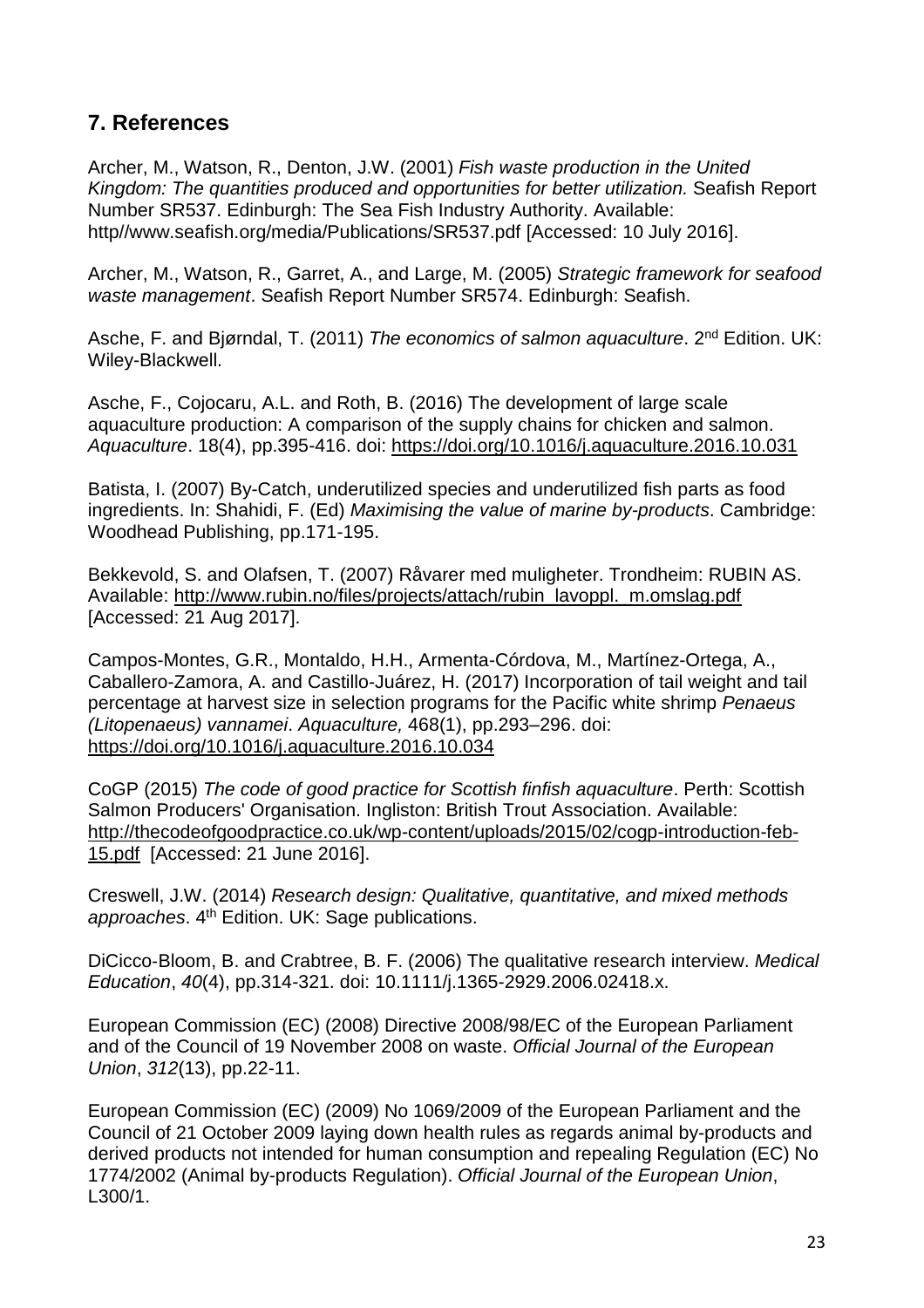European Commission (EC) (2011) Commission Regulation (EU) No 142/2011 of 25 February 2011 Implementing Regulation (EC) No 1069/2009 of the European Parliament and of the Council, Laying Down Health Rules as Regards Animal By-Products and Derived Products Not Intended for Human Consumption and Implementing Council Directive 97/78/EC as Regards Certain Samples and Items Exempt from Veterinary Checks at the Border Under that Directive. *Official Journal of the European Union*, L54/1.

FAO (2014) *State of World Fisheries and Aquaculture*. Rome: Food and Agriculture Organization of the United Nations. Available: <http://www.fao.org/3/a-i3720e.pdf> [Accessed: 29 May 2016].

FAO (2016) *State of World Fisheries and Aquaculture*. Rome: Food and Agriculture Organization of the United Nations. Available: <http://www.fao.org/3/a-i5555e.pdf> [Accessed: 15 Jan 2017].

GAA BAP (2015) *Seafood Processing Standard*, Issue 4, Revision 2. Portsmouth: Global Aquaculture Allianace Best Aquaculture Practices. Available: <https://www.bapcertification.org/Standards> [Accessed: 17 Mar 2016].

Gildberg, A. (2002) Enhancing returns from greater utilization. In: Bremner, H. A. (Ed) *Safety and Quality Issues in Fish Processing.* Cambridge: Woodhead Publishing, pp.425- 449.

Guerard, F. (2007) Enzymatic methods for marine by-products recovery. In: Shahidi, F. (Ed) *Maximising the value of marine by-products*. Cambridge: Woodhead Publishing, pp.107-143.

Gustavsson, J., Cederberg, C., Sonesson, U., van Otterdijk, R. and Meybeck, A. (2011) *Global food losses and food waste: extent, causes and prevention*. Rome: Food and Agriculture Organization of the United Nations. Available: <http://www.fao.org/docrep/014/mb060e/mb060e00.pdf> [Accessed: 25 July 2016].

IndexMundi (2017) *Fishmeal Monthly Price - US Dollars per Metric Ton*. Index Mundi. Available: <http://www.indexmundi.com/commodities/?commodity=fish-meal> [Accessed: 10 Feb 2017].

Irshad, A. and Sharma, B.D. (2015) Abattoir by-Product Utilization for Sustainable Meat Industry: A Review. *Journal of Animal Production Advances*, *5*(6), pp.681-696. doi: 10.5455/japa.20150626043918

Jackson, A. (2009) Fish In - Fish Out ratios explained. *Aquaculture Europe*, 34 (3), pp.5- 10.

Kurtovic, I. and Marshall, S.N. (2013) Potential of fish by-products as a source of novel marine lipases and their uses in industrial applications. *Lipid Technology*, 25(2), pp.35- 37. doi: 10.1002/lite.201300252.

Liaset, B., Julshamn, K. and Espe, M. (2003) Chemical composition and theoretical nutritional evaluation of the produced fractions from enzymic hydrolysis of salmon frames with Protamex™. *Process Biochemistry*, *38*(12), pp.1747-1759. doi: [https://doi.org/10.1016/S0032-9592\(02\)00251-0.](https://doi.org/10.1016/S0032-9592(02)00251-0)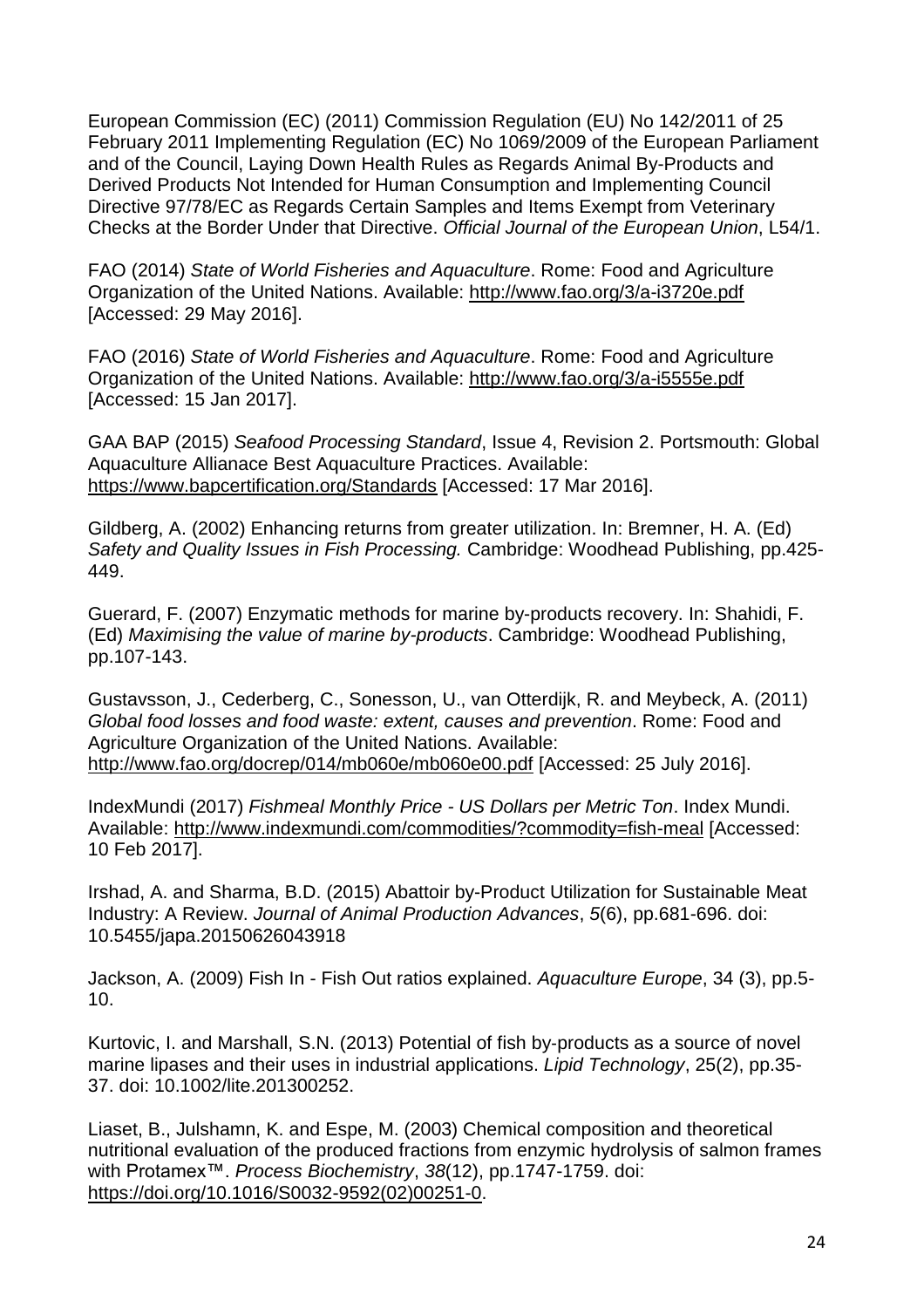Mathiassen, J.R. (2011) Trends in application of imaging technologies to inspection of fish and fish products. Trends in Food Science & Technology, 22, pp.257-275. doi: [https://doi.org/10.1016/j.tifs.2011.03.006.](https://doi.org/10.1016/j.tifs.2011.03.006)

Merino, G., Barange, M., Blanchard, J.L., Harle, J., Holmes, R., Allen, I., Allison, E.H., Badjeck, M.C., Dulvy, N.K., Holt, J. and Jennings, S. (2012) Can marine fisheries and aquaculture meet fish demand from a growing human population in a changing climate? *Global Environmental Change*, *22*(4), pp.795-806. doi: [https://doi.org/10.1016/j.gloenvcha.2012.03.003.](https://doi.org/10.1016/j.gloenvcha.2012.03.003)

Mirabella, N., Castellani, V., and Sala, S. (2014) Current options for the valorization of food manufacturing waste: a review. *Journal of Cleaner Production,* 65, pp.28-41. doi: [https://doi.org/10.1016/j.jclepro.2013.10.051.](https://doi.org/10.1016/j.jclepro.2013.10.051)

Munro, L. A., & Wallace, I. S. (2016) *Scottish Fish Farm Production Survey 2015*. Edinburgh: The Scottish Government. Available: <http://www.gov.scot/Resource/0050/00505162.pdf> [Accessed: 15 Jan 2017]

Naylor, R.L., Goldburg, R.J., Primavera, J.H., Kautsky, N., Beveridge, M.C.M., Clay, J., Folke, C., Lubchenco, J., Mooney, H., and Troell, M., (2000) Effect of aquaculture on world fish supplies. *Nature*, *405*(6790), pp.1017. doi:10.1038/35016500.

Newton, R., Telfer, T. and Little, D. (2014) Perspectives on the Utilization of Aquaculture Coproduct in Europe and Asia: Prospects for Value Addition and Improved Resource Efficiency. *Critical reviews in food science and nutrition*, *54* (4), pp.495-510. doi: 10.1080/10408398.2011.588349.

Olafsen, T., Richardsen, R., Nystøyl, R., Strandheim, G., Kosmo, J.P. (2014) *Analysis of marine by-products 2013*. Tromsø: SINTEF Fisheries & Aquaculture. Project Code: A26097. Available: [http://www.kontali.no/public\\_files/docs/Analysis\\_of\\_marine\\_by](http://www.kontali.no/public_files/docs/Analysis_of_marine_by-products_2013_Summary_English.pdf)[products\\_2013\\_Summary\\_English.pdf](http://www.kontali.no/public_files/docs/Analysis_of_marine_by-products_2013_Summary_English.pdf) [Accessed: 20 Sept 2017]

Olsen, R.L., Toppe, J. and Karunasagar, I. (2014) Challenges and realistic opportunities in the use of by-products from processing of fish and shellfish. *Trends in Food Science & Technology*, *36* (2), pp.144-151. doi: [https://doi.org/10.1016/j.tifs.2014.01.007.](https://doi.org/10.1016/j.tifs.2014.01.007)

Pike, I.H. (1999) *Health benefits from feeding fish oil and fish meal. The role of long chain omega-3 polyunsaturated fatty acids in animal feeding.* Herts: IFOMA. Available: [http://www.gpfeeds.co.uk/analysis/fish\\_oil.pdf](http://www.gpfeeds.co.uk/analysis/fish_oil.pdf) [Accessed: 11 Dec 2016].

Ramírez, A. (2007) *Salmon by-product proteins*. FAO Fisheries Circular. No. 1027. Rome: Food and Agriculture Organization of the United Nations.

Ramírez, A. (2013) Innovative uses of fisheries by-products. *Globefish*, 110. Rome: Food and Agriculture Organization of the United Nations.

Rothwell, S.W., Reid, T.J., Dorsey, J., Flournoy, W.S., Bodo, M., Janmey, P.A. and Sawyer, E. (2005) A salmon thrombin-fibrin bandage controls arterial bleeding in a swine aortotomy model. *Journal of Trauma and Acute Care Surgery*, 59 (1), pp.143-149.

Roberts, C. A., Newton, R., Bostock, J., Prescott, S., Honey, D. J., Telfer, T., Walmsley, S.F., Little, D.C. and Hull, S. C. (2015) A Risk Benefit Analysis of Mariculture as a means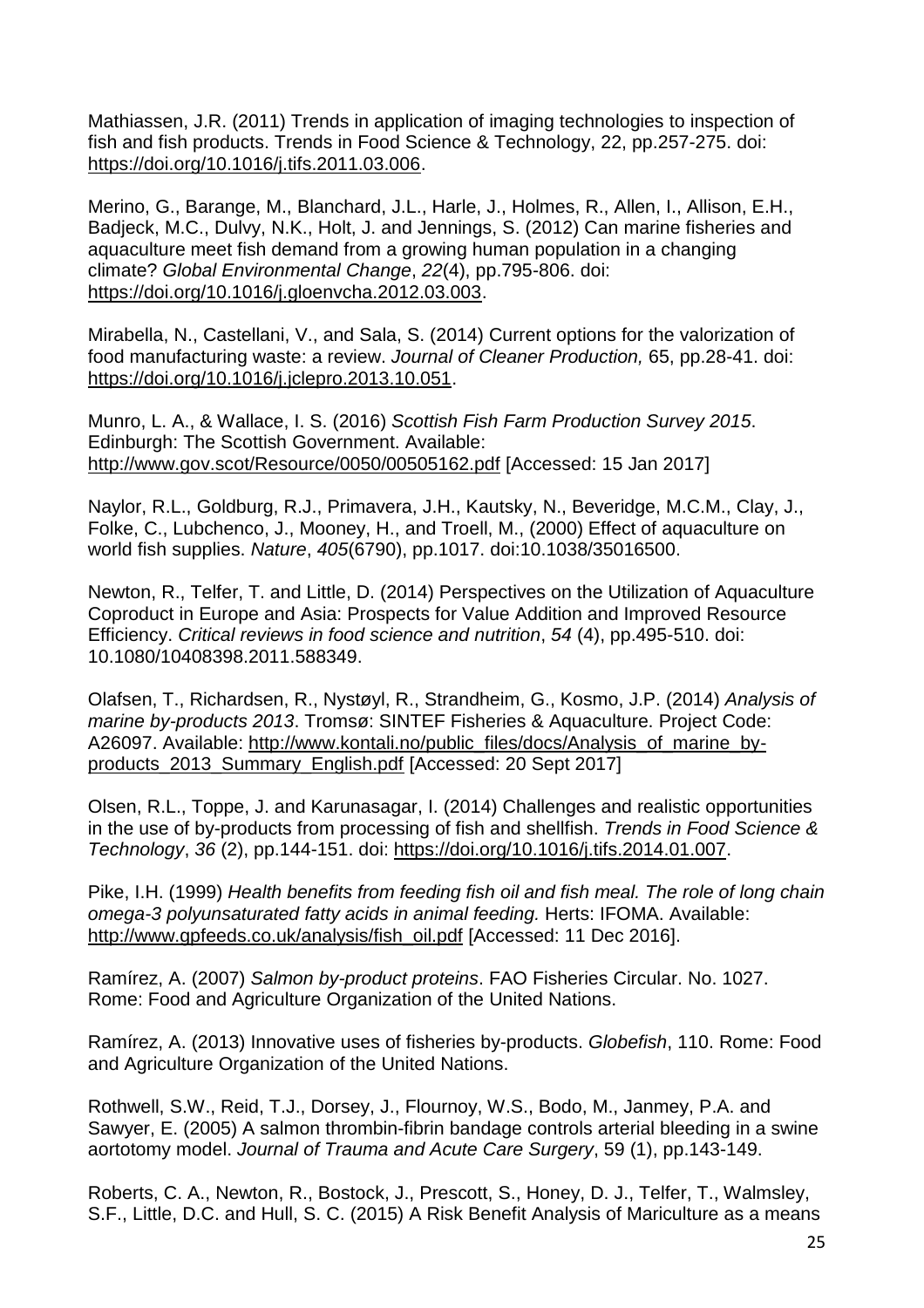to Reduce the Impacts of Terrestrial Production of Food and Energy. Scottish Aquaculture Research Forum (SARF), Report 106. Available: [http://www.sarf.org.uk/cms](http://www.sarf.org.uk/cms-assets/documents/232492-618987.sarf106.pdf)[assets/documents/232492-618987.sarf106.pdf](http://www.sarf.org.uk/cms-assets/documents/232492-618987.sarf106.pdf) [Accessed: 10 Sept 2016].

RSPCA (2015) *RSPCA welfare standards for farmed Atlantic salmon*. Horsham: RSPCA Farm Animals Department. Available:

<https://science.rspca.org.uk/sciencegroup/farmanimals/standards/salmon> [Accessed: 10 March 2017].

Rustad, T. (2003) Utilisation of marine by-products. *Electronic Journal of Environmental, Agricultural and Food chemistry*, 2 (4) pp. 458-463. Available: https://www.researchgate.net/publication/228773956 Utilization of marine by-product [Accessed: 17 July 2016].

Rustad, T. (2007) Physical and chemical properties of protein seafood by-products. In: Shahidi, F. (Ed) *Maximising the value of marine by-products*. Cambridge: Woodhead Publishing, pp.3-21.

Rustad, T., Storrø, I. and Slizyte, R. (2011) Possibilities for the utilization of marine byproducts. *International Journal of Food Science & Technology*, 46 (10), pp. 2001-2014. doi: 10.1111/j.1365-2621.2011.02736.x.

Rutten, M.J., Bovenhuisb, H., Komen, H. (2005) Genetic parameters for fillet traits and body measurements in Nile tilapia (*Oreochromis niloticus L*.) *Aquaculture*, 246, pp.125 – 132. doi: <https://doi.org/10.1016/j.aquaculture.2005.01.006>

Sandnes, K., Pedersen, K. and Hagen, H. (2003) *Kontinuerlig enzymprosessering av ferske marine biprodukter* [Continuous enzymatic processing of fresh marine byproducts]. Stiftelsen RUBIN, Trondheim, Report no. 4503/108, pp. 29. Available: [http://www.rubin.no/files/documents/4503-108\\_kont.\\_enzymprosessering.pdf](http://www.rubin.no/files/documents/4503-108_kont._enzymprosessering.pdf) [Accessed: 16 July 2016].

Scottish Government (2015) *Scotland's National Marine Plan 2015*. Edinburgh: The Scottish Government. Available: <http://www.gov.scot/Publications/2015/03/6517> [Accessed: 7 May 2016].

Scottish Government (2016) *Guidance on the Disposal of Aquaculture Animal By-Products*. Edinburgh: The Scottish Government. Available: [http://www.gov.scot/Topics/farmingrural/Agriculture/animal](http://www.gov.scot/Topics/farmingrural/Agriculture/animal-welfare/ABPs/aquacultureABP)[welfare/ABPs/aquacultureABP](http://www.gov.scot/Topics/farmingrural/Agriculture/animal-welfare/ABPs/aquacultureABP) [Accessed: 5 July 2016].

Sharp, K.G., Dickson, A.R., Marchenko, S.A., Yee, K.M., Emery, P.N., Laidmåe, I., Uibo, R., Sawyer, E.S., Steward, O. and Flanagan, L.A. (2012) Salmon fibrin treatment of spinal cord injury promotes functional recovery and density of serotonergic innervation*. Experimental Neurology*, 235(1), pp.345-356. doi: [https://doi.org/10.1016/j.expneurol.2012.02.016.](https://doi.org/10.1016/j.expneurol.2012.02.016)

Shepherd C.J., Monroig O., and Tocher D.R. (2017) Future availability of raw materials for salmon feeds and supply chain implications: the case of Scottish farmed salmon. *Aquaculture*, 467, pp.49-62. doi: [https://doi.org/10.1016/j.aquaculture.2016.08.021.](https://doi.org/10.1016/j.aquaculture.2016.08.021)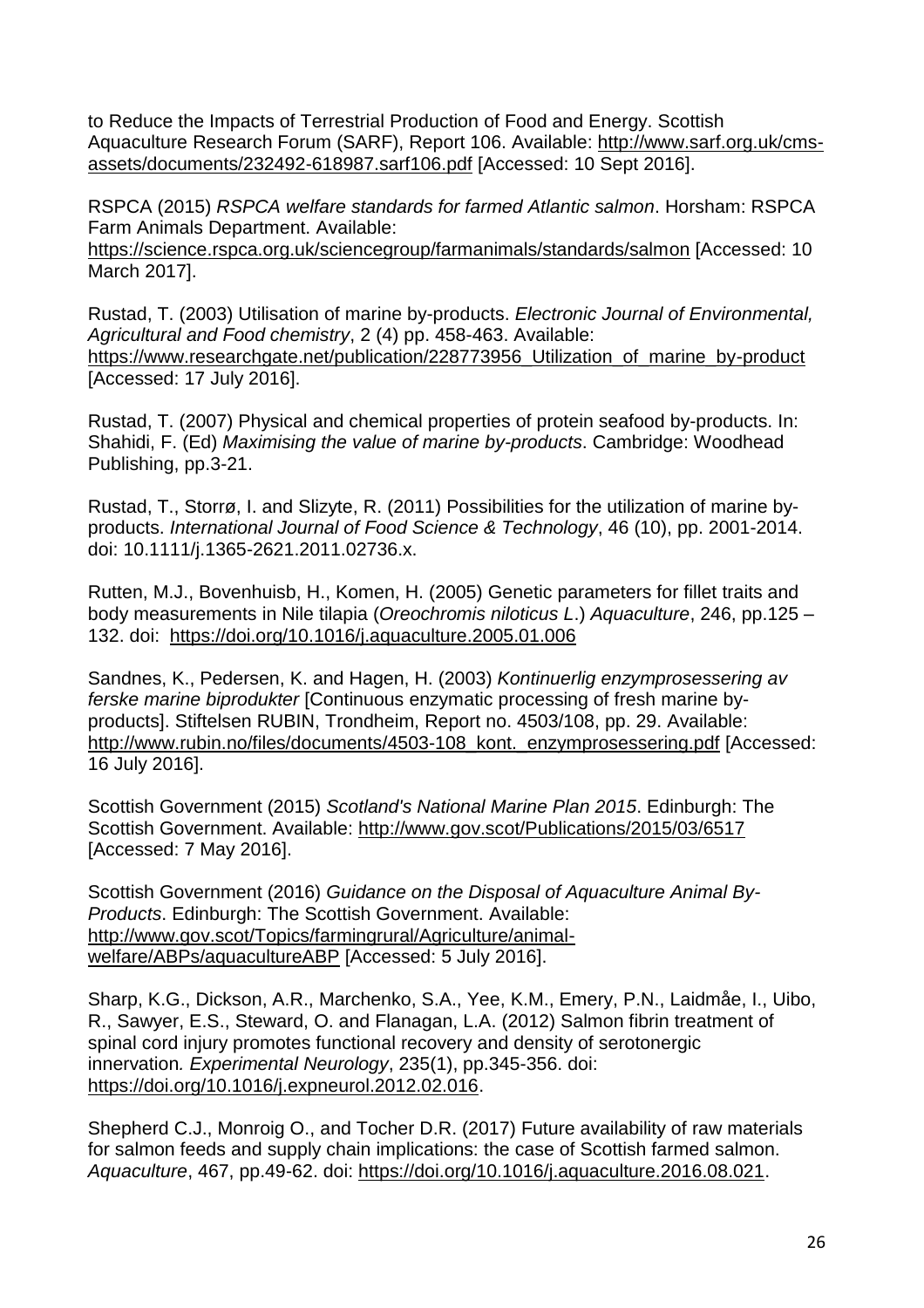Shepherd, J. and Bachis, E., 2014. Changing supply and demand for fish oil. *Aquaculture Economics & Management*, 18(4), pp.395-416. <https://doi.org/10.1080/13657305.2014.959212>

Sigfusson, T. (2014) A new utilization movement. In: Cagan, D.L. (Ed) *Nordic Ways*. Washington, D.C.: Center for Transatlantic Relations, pp.232-236. Available: <http://www.sjavarklasinn.is/wp-content/uploads/2016/11/A-New-Utilization-Movement.pdf> [Accessed: 8 Sep 2016].

Sprague, M., Dick, J.R. and Tocher, D.R. (2016) Impact of sustainable feeds on omega-3 long-chain fatty acid levels in farmed Atlantic salmon, 2006–2015. *Scientific Reports*, 6, 21892. doi:10.1038/srep21892.

SSPO (2015) *Scottish salmon farming economic report 2015*. Perth: Scottish Salmon Producers' Organisation. Available: [http://scottishsalmon.co.uk/wp](http://scottishsalmon.co.uk/wp-content/uploads/2015/03/sspo_economic_report_2015_FINALLOW.pdf)[content/uploads/2015/03/sspo\\_economic\\_report\\_2015\\_FINALLOW.pdf](http://scottishsalmon.co.uk/wp-content/uploads/2015/03/sspo_economic_report_2015_FINALLOW.pdf) [Accessed: 7 June 2016].

SSPO (2016) *Economic report 2016*. Perth: Scottish Salmon Producers' Organisation. Available: <http://scottishsalmon.co.uk/economic/> [Accessed: 12 March 2017].

Suresh, P.V. and Prabhu, N. (2012) Seafood. In: Chandrasekaran, M. (Ed) *Valorisation of food processing by-products*. UK: CRC Press, pp.686-726.

Tacon, A.G. (1997) Feeding tomorrow's fish: keys for sustainability. *Feeding Tomorrow's Fish (AGJ Tacon and B. Basurco, editors).* Cahiers Options Méditerranéennes, 22, pp.11-33.

Tacon, A.G. and Metian, M. (2008) Global overview on the use of fish meal and fish oil in industrially compounded aquafeeds: Trends and future prospects. *Aquaculture*, *285*(1), pp.146-158. doi: [https://doi.org/10.1016/j.aquaculture.2008.08.015.](https://doi.org/10.1016/j.aquaculture.2008.08.015)

Tidwell, J.H., and Allan, G.L. (2001) Fish as food: aquaculture's contribution. *EMBO Reports,* 2(11), pp.958-963. doi: 10.1093/embo-reports/kve236.

Tlusty, M.F. (2012) Environmental improvement of seafood through certification and ecolabelling: theory and analysis. *Fish and Fisheries 13*(1), pp.1-13. doi: 10.1111/j.1467- 2979.2011.00404.x.

Tlusty, M.F. and Thorsen, Ø. (2017) Claiming seafood is 'sustainable' risks limiting improvements. *Fish and Fisheries*, 18(2), pp.340-346. doi 10.1111/faf.12170.

Tonsberg, T., Wong, S., Hong, L. J., and Tangen, G. (1996) *Preliminary study on the market for fish by-products for consumption in Asia.* Stiftelsen RUBIN, Trondheim, Report no. 314/56. Norwegian Trade Council. Available: [www.rubin.no/Rapporter/314\\_56.PDF](http://www.rubin.no/Rapporter/314_56.PDF) [Accessed: 17 July 2016].

Torrissen, O., Olsen, R.E., Toresen, R., Hemre, G.I., Tacon, A.G., Asche, F., Hardy, R.W. and Lall, S. (2011) Atlantic salmon (Salmo salar): the "super-chicken" of the sea? *Reviews in Fisheries Science*, *19*(3), pp.257-278. doi: [http://dx.doi.org/10.1080/10641262.2011.597890.](http://dx.doi.org/10.1080/10641262.2011.597890)